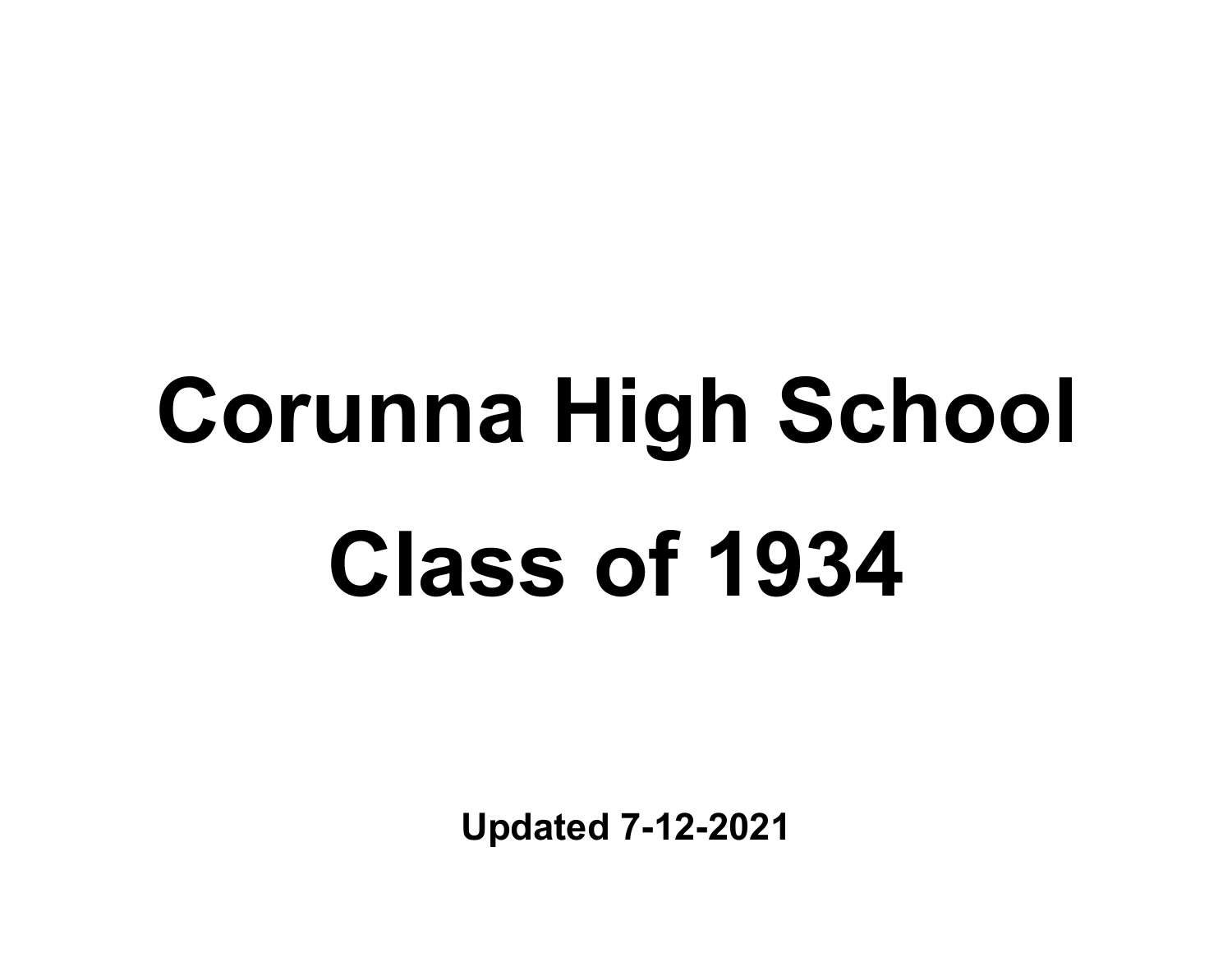Orin C. Austin 5-11-1916 Deceased 7-6-2015

Marian ...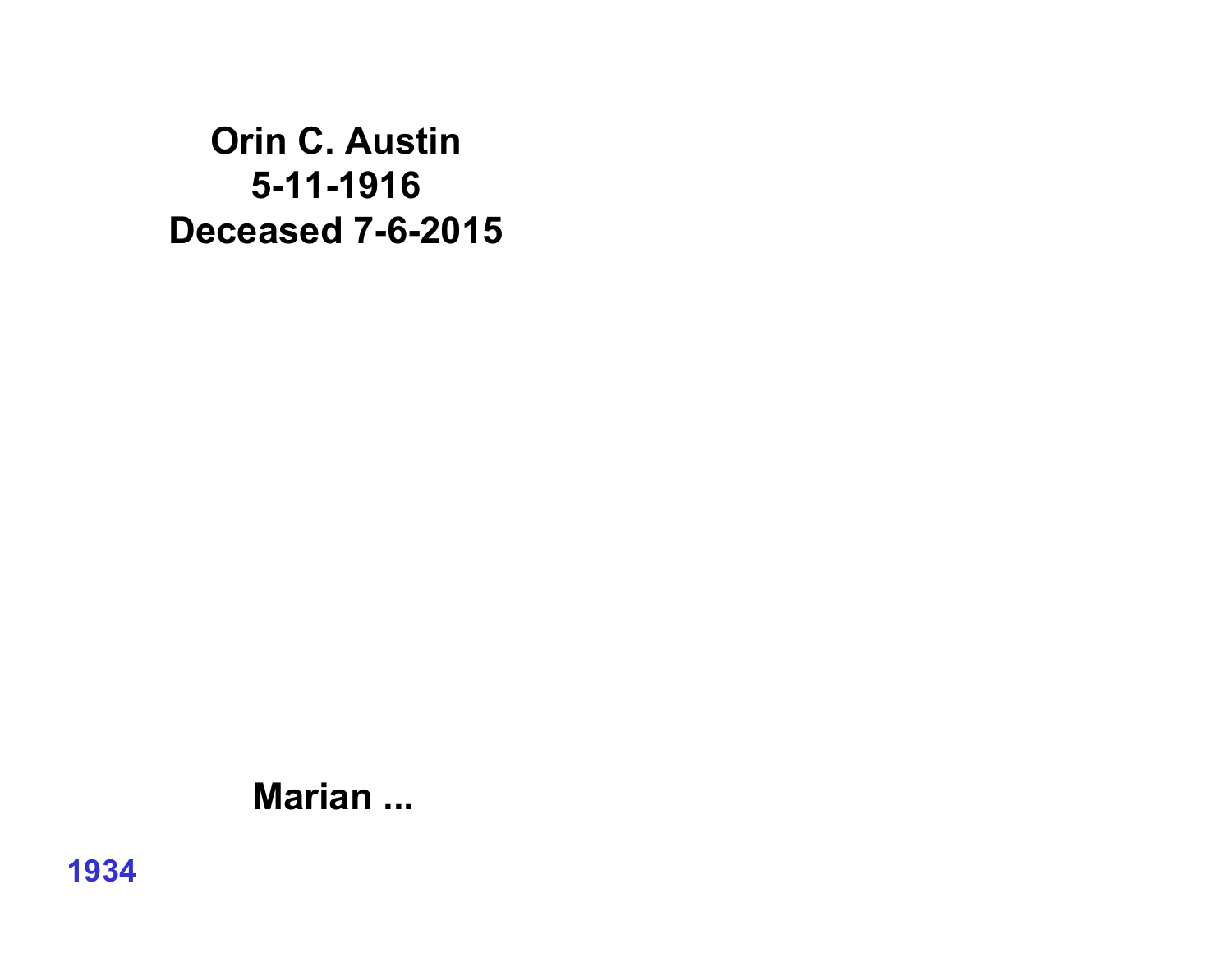Madie Virginia Brady

# Paul Gaboury

1934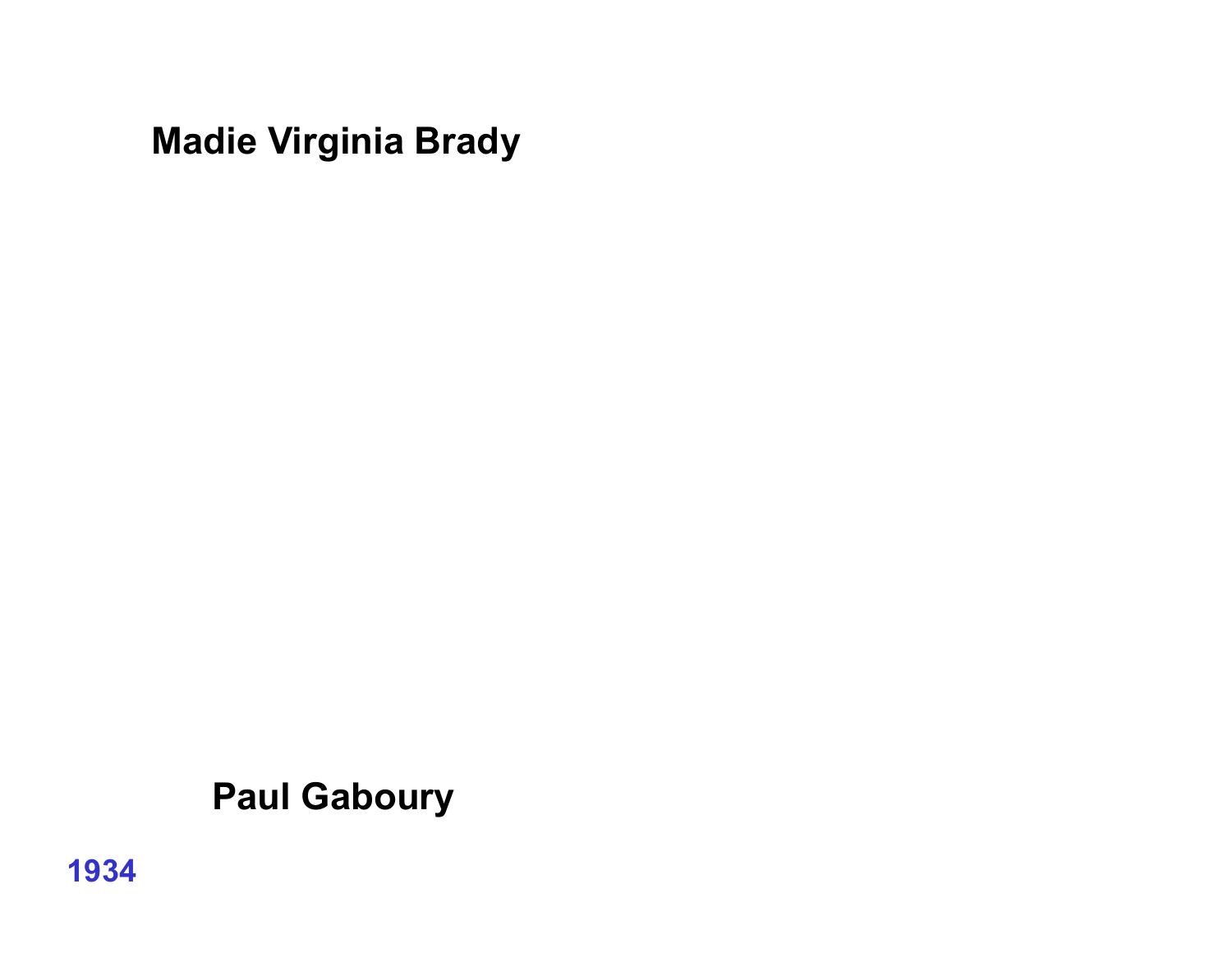Gerald Brainerd 11-15-1916 Deceased 6-29-1978

Eleanor …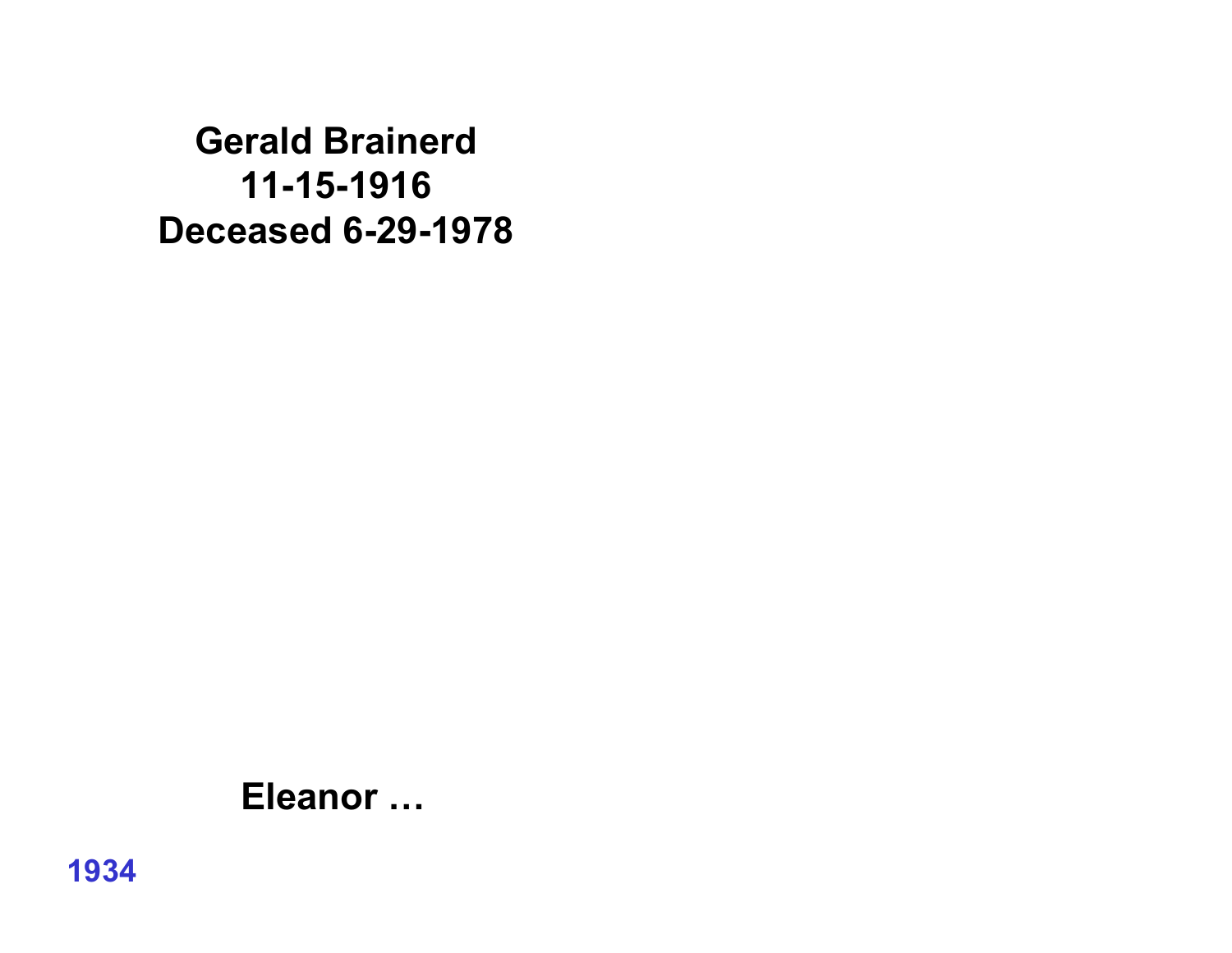# Rudolph Colby 11-6-1915 Deceased 3-5-1973

Ruth D. Hart 9-24-1938

#### 'Rudy' Colby Dead at 57

Rudolph (Rudy) Colby, 57, of 927 N. Park St., died at 12:55 p.m. Monday at Owosso Memorial Hospital. Death was sudden and was attributed to a cerebral vascular accident.

Mr. Colby had been employed for 20 vears with Harrelson Chevrolet Sales, was credit manager of Firestone and a John Hancock representative.

Funeral services will be held from the First Congregational Church Thursday at 2 p.m. with the Rev. H B. Oliver officiating. Burial is to be in Hillcrest Memorial Gardens.

The body will rest at Scarletts Funeral Home at 7:30 this evening.

Mr. Colby's family suggests that memorials may be made in his name to the First Congregational Church.

Born Nov. 6, 1915 in Shiawassee County, Mr. Colby was the son of Roy and Ruth (Parmenter) Colby. He attended and had resided most of his life in Owosso.

He and the former Ruth D. Hart were married Sept. 24, 1938 in Angola, Ind.

Mr. Colby was a deacon of the First Congregational Church, was a member of Masonic Lodge 81, F & AM, the Bay City Consistory and was a 32nd degree Mason. He was also a member of the Owosso Country Club and the Owosso City Club and was a former Elk.

Surviving are: His wife: two daughters, Mrs. James (Cindy) Price of Sagmaw, Mrs. Dave (Delora) Scanlon of Ionia: three brothers, Wayne A. of Lansing, Roy L. of Jackson. Joe W. of Kalamazoo; one sister, Mrs. Edward (Grace) Plomer of Detroit; six grandchildren; one aunt, Miss Lucille Colby of Owosso, and several nieces and nephews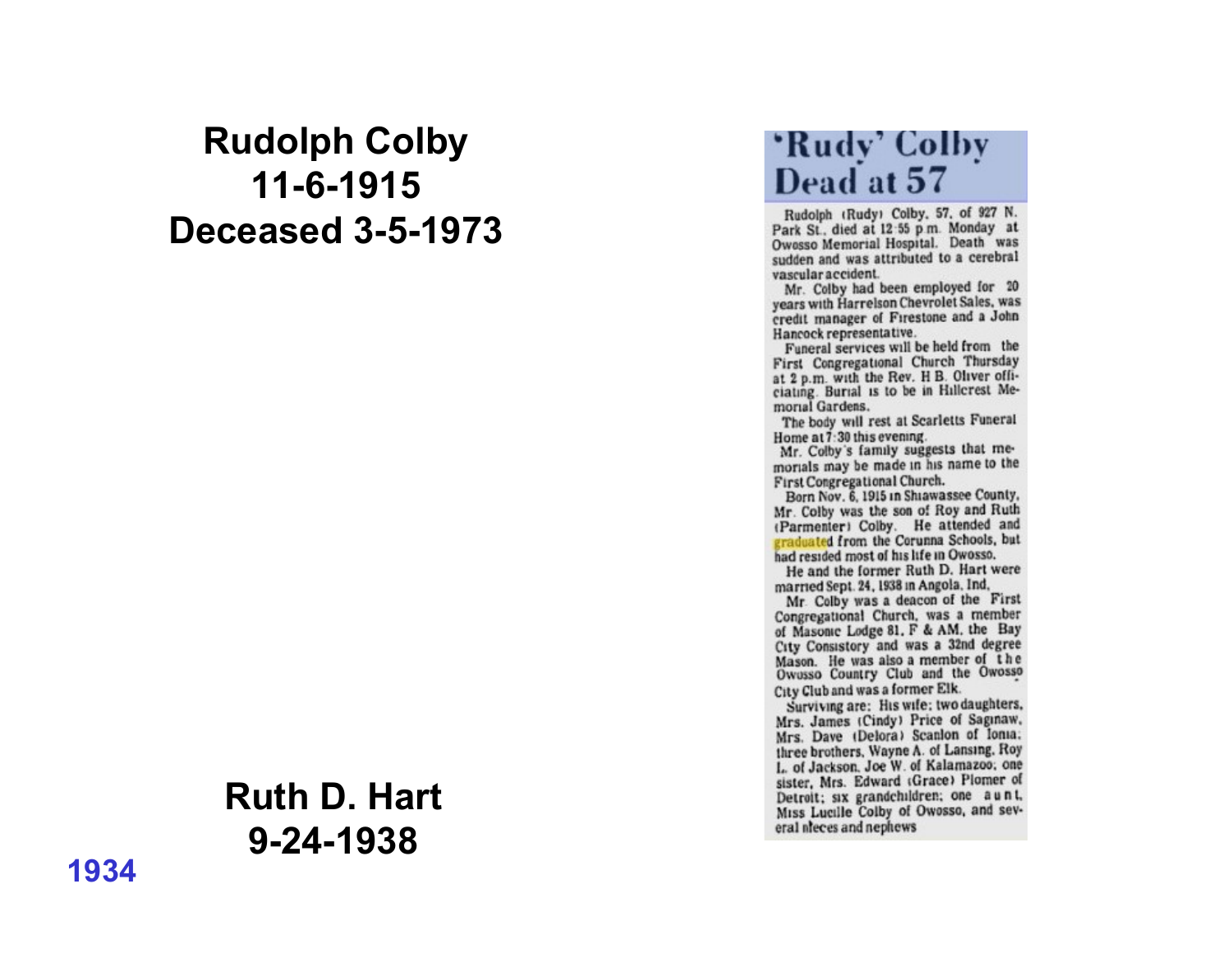## Frank A. Dallas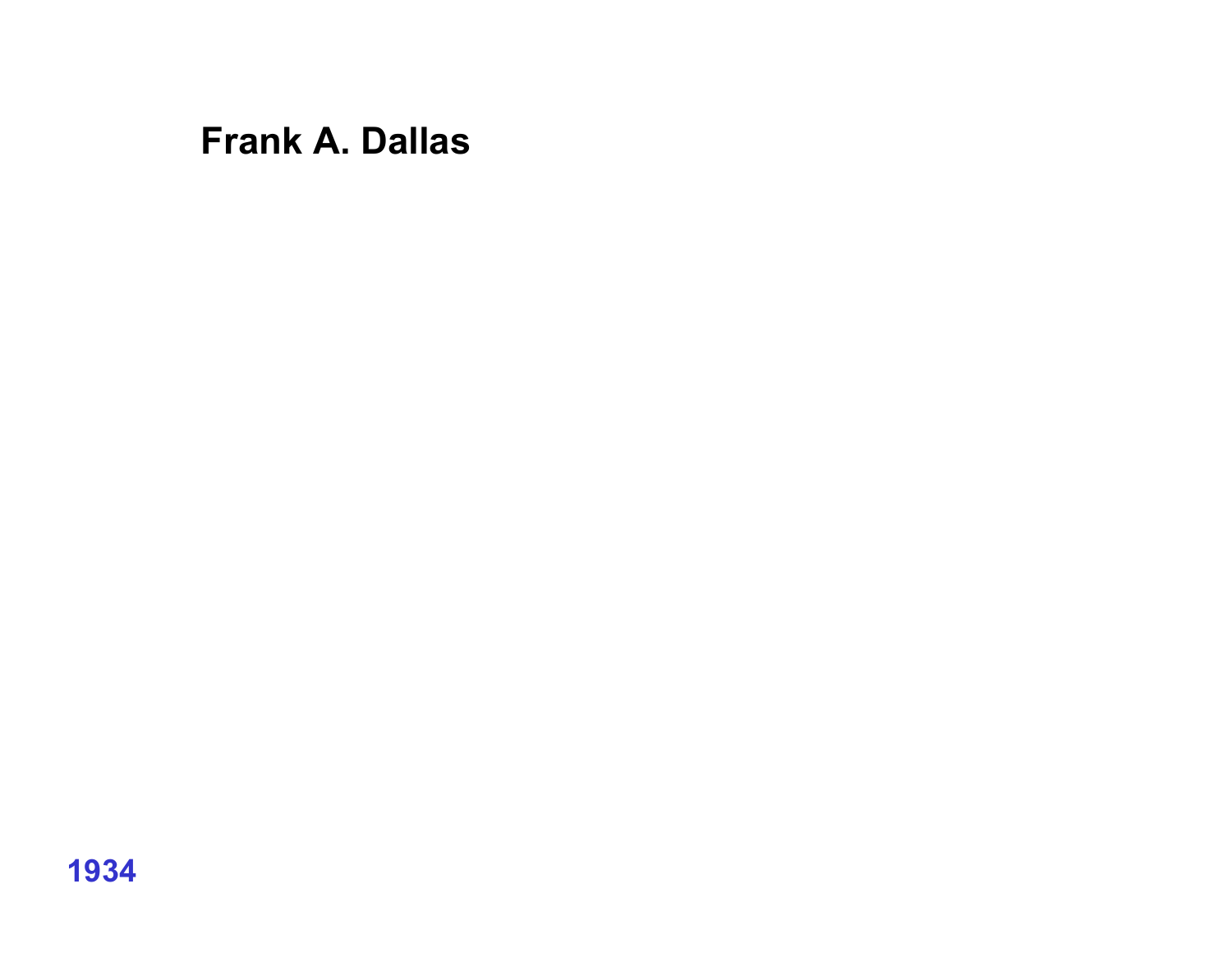Robert R. Dutcher Deceased 11-30-1976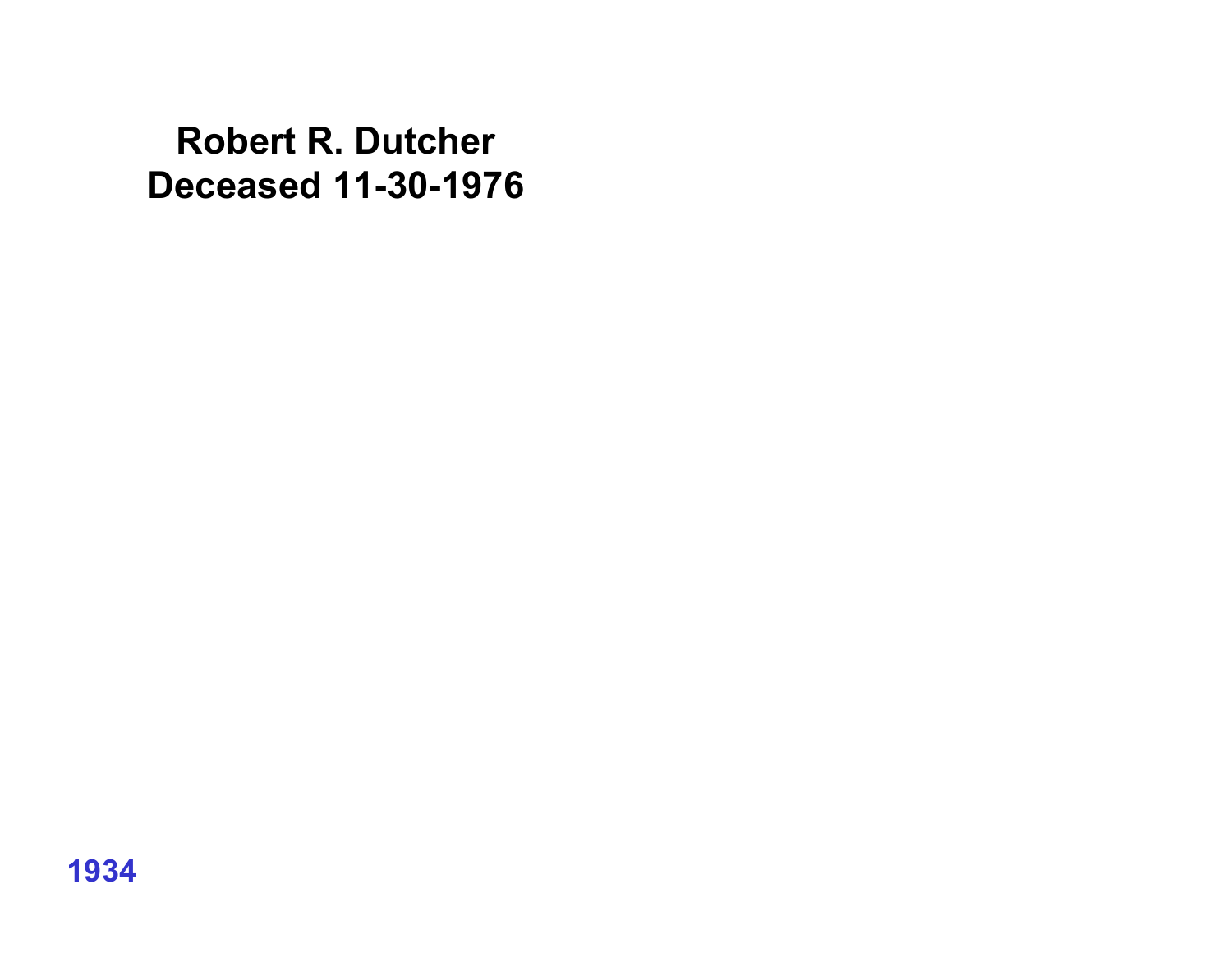Hettie L. Geeck

# ... Cawthorne

1934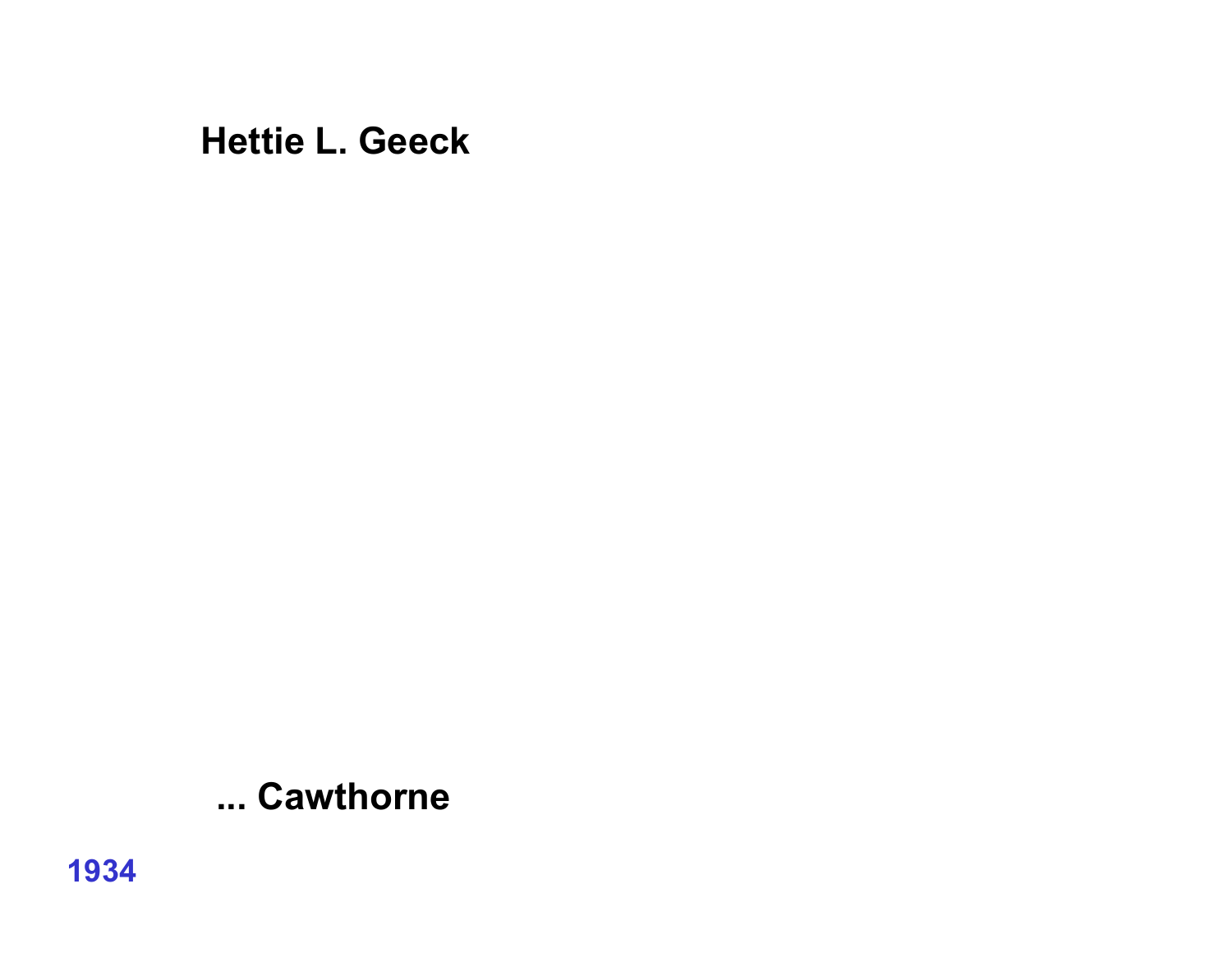Grace Goward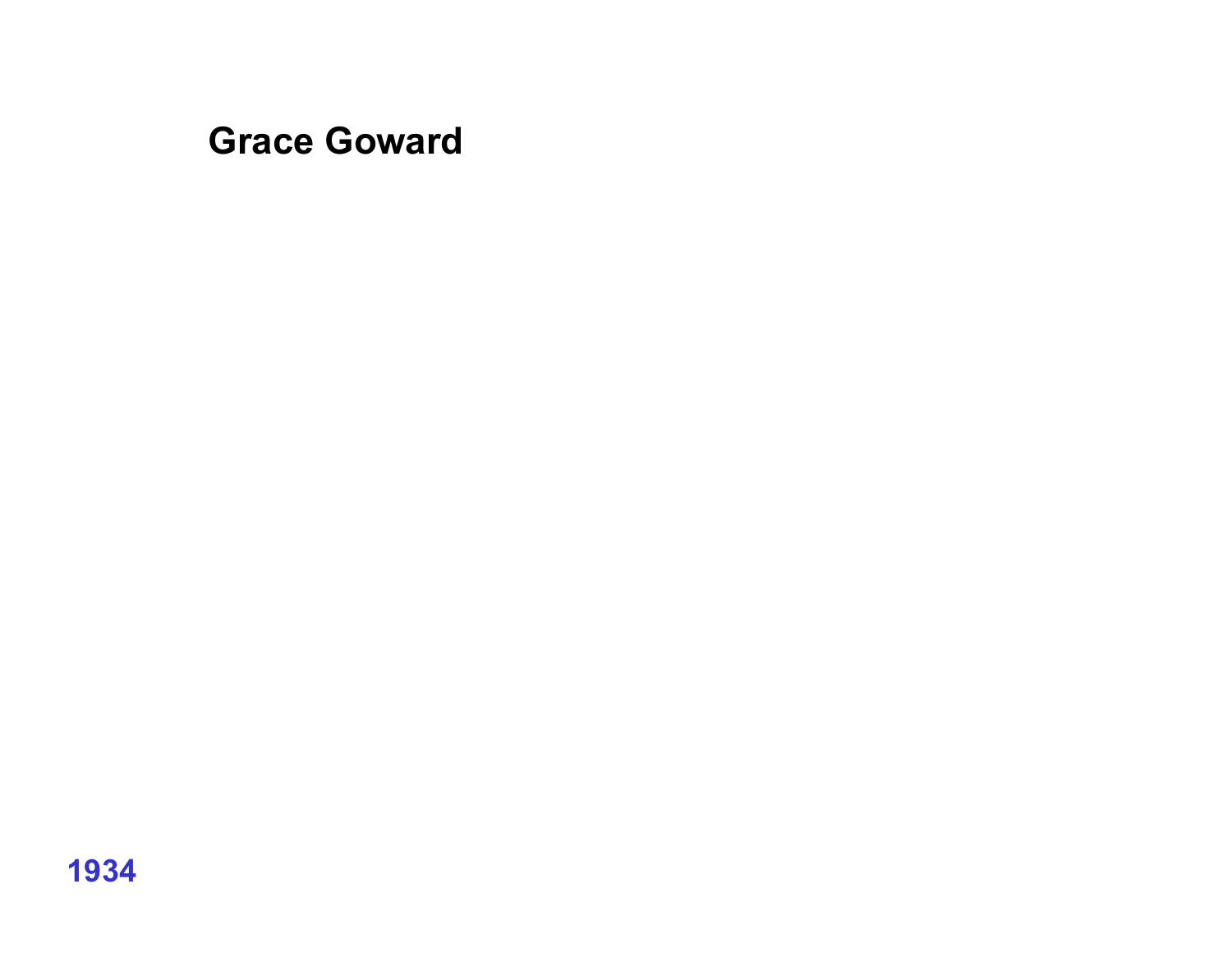# Donald C. Graham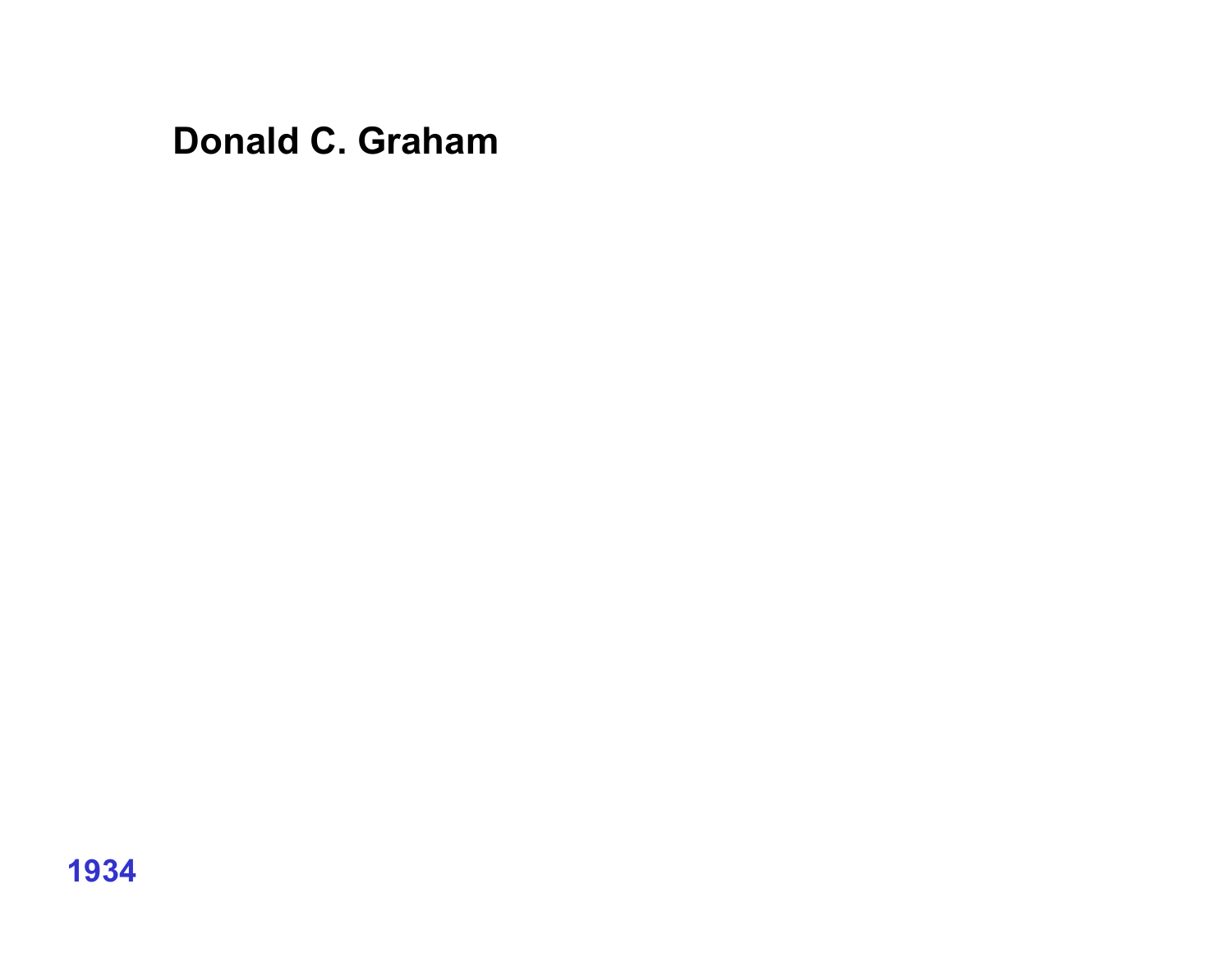#### Kenneth Harris

Marion Furnish (33)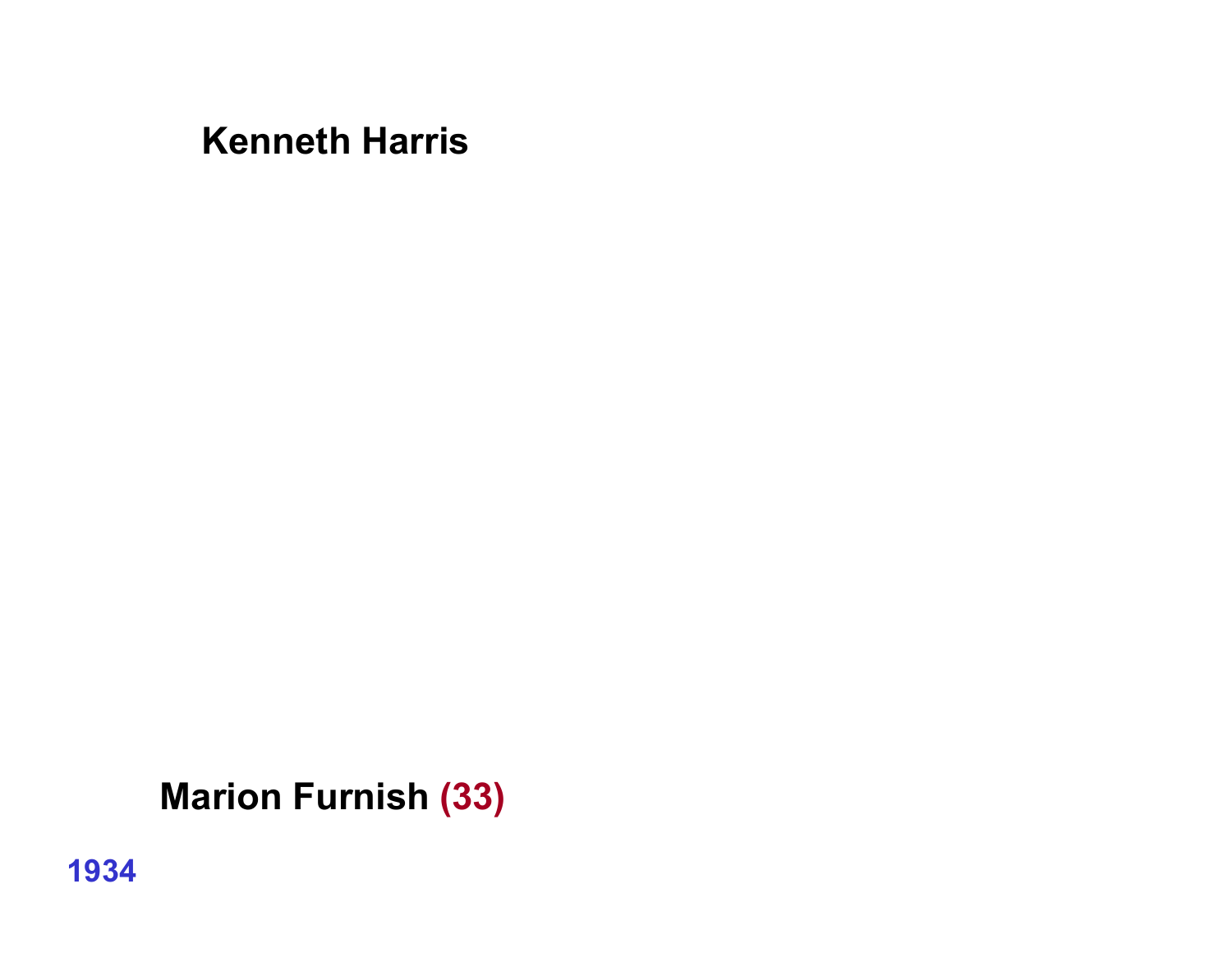# Anne Huszar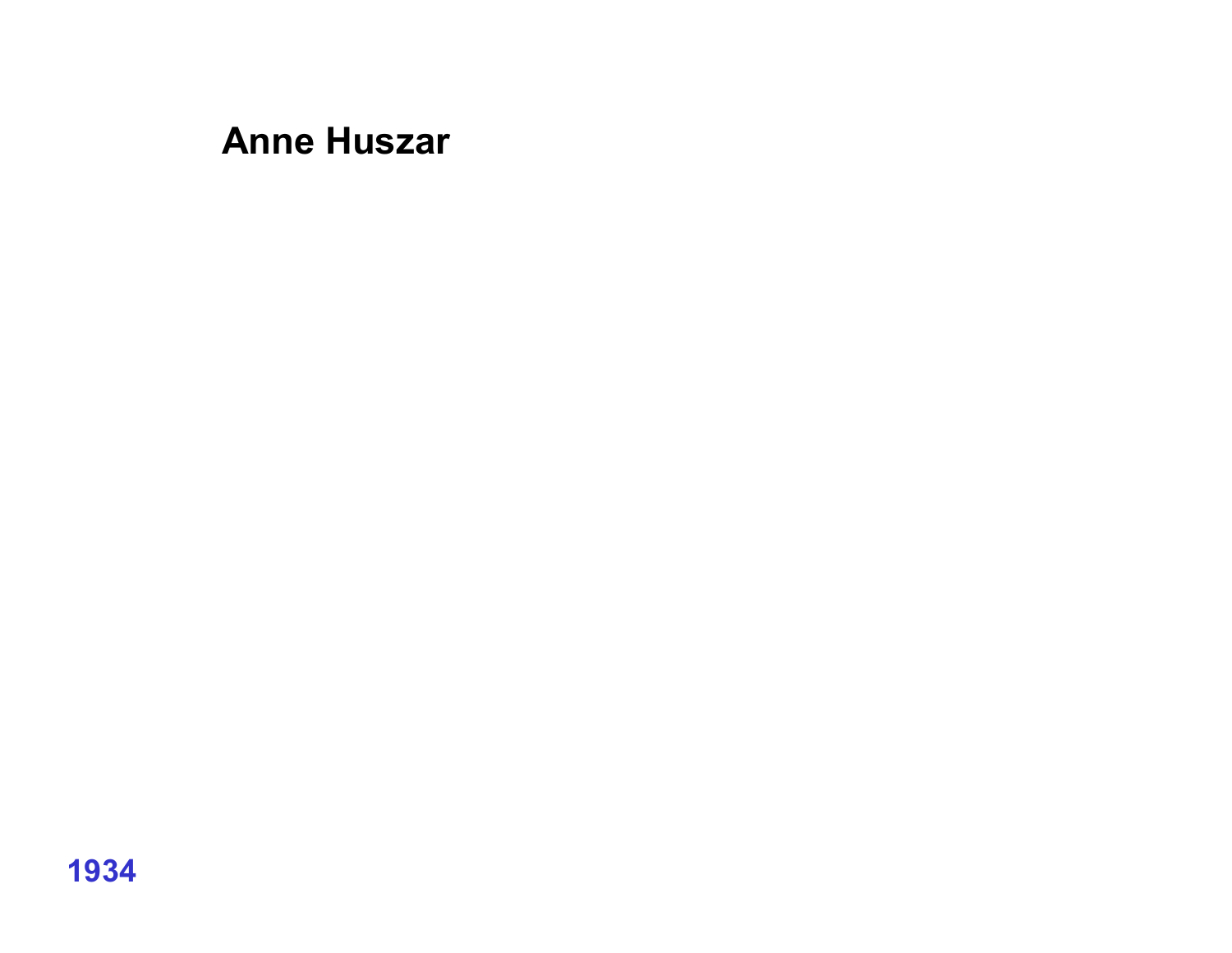# Raymond B. Kebler Deceased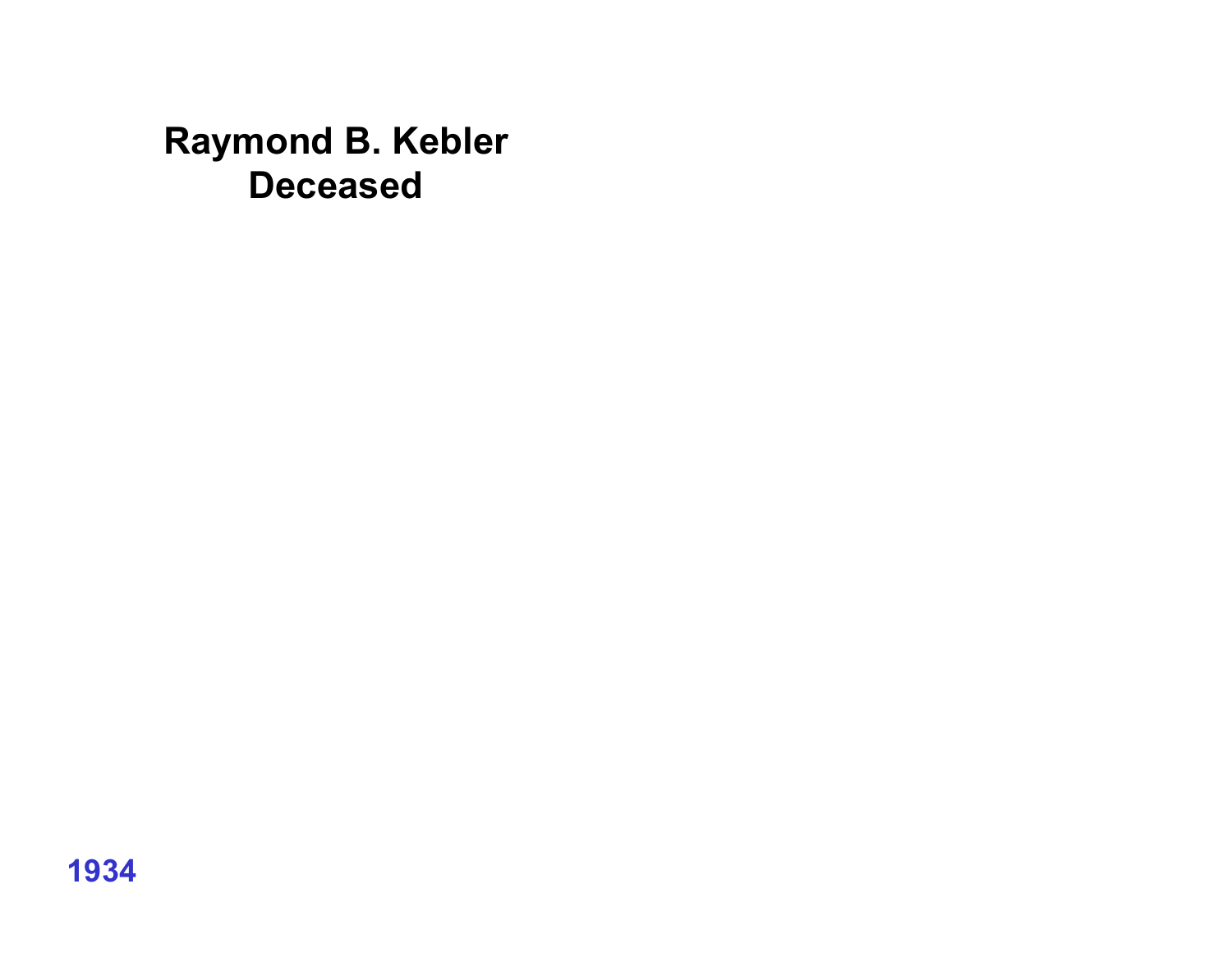# Max Kerby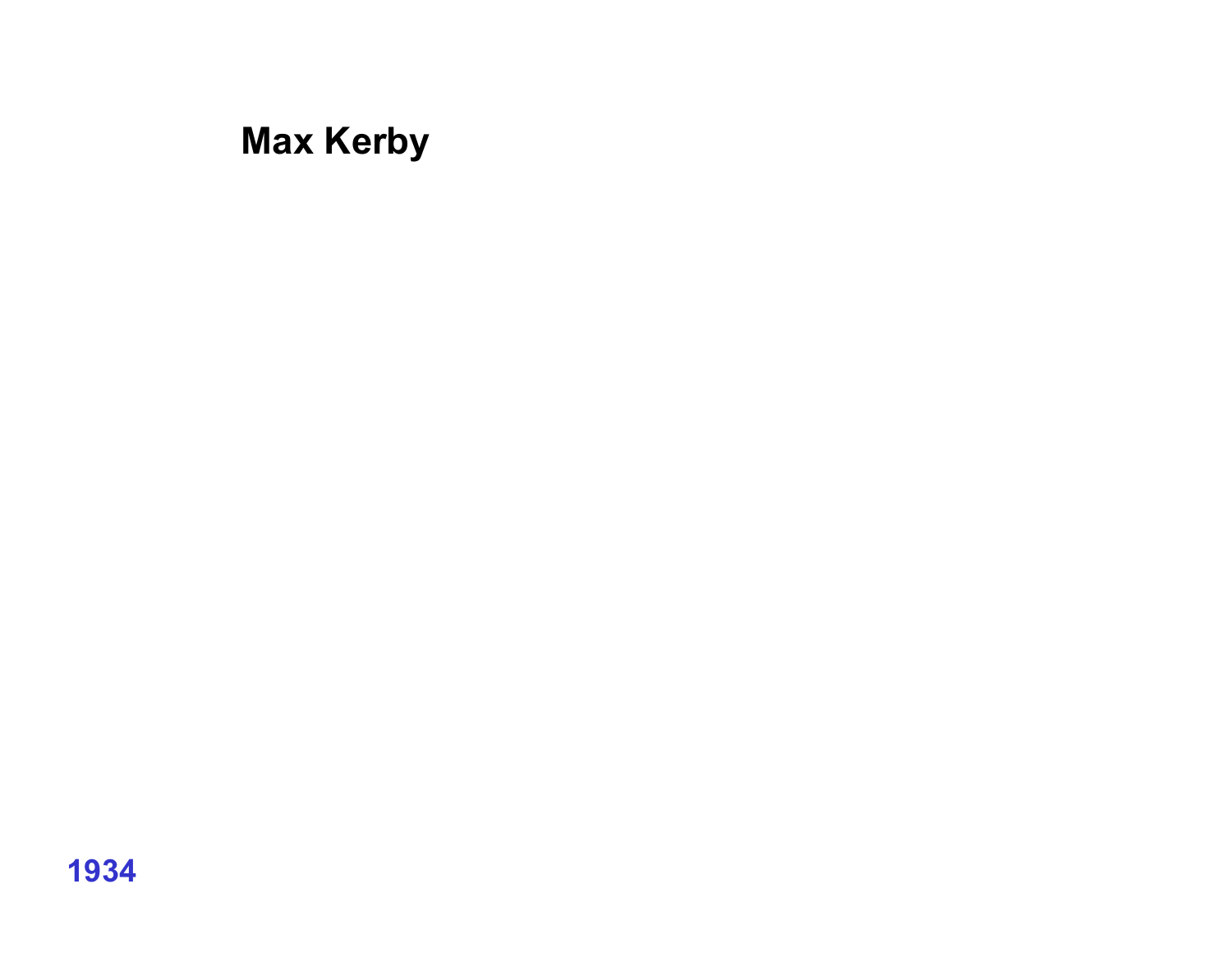Mary Pauline Lyons

John H. Gurney 2-4-1936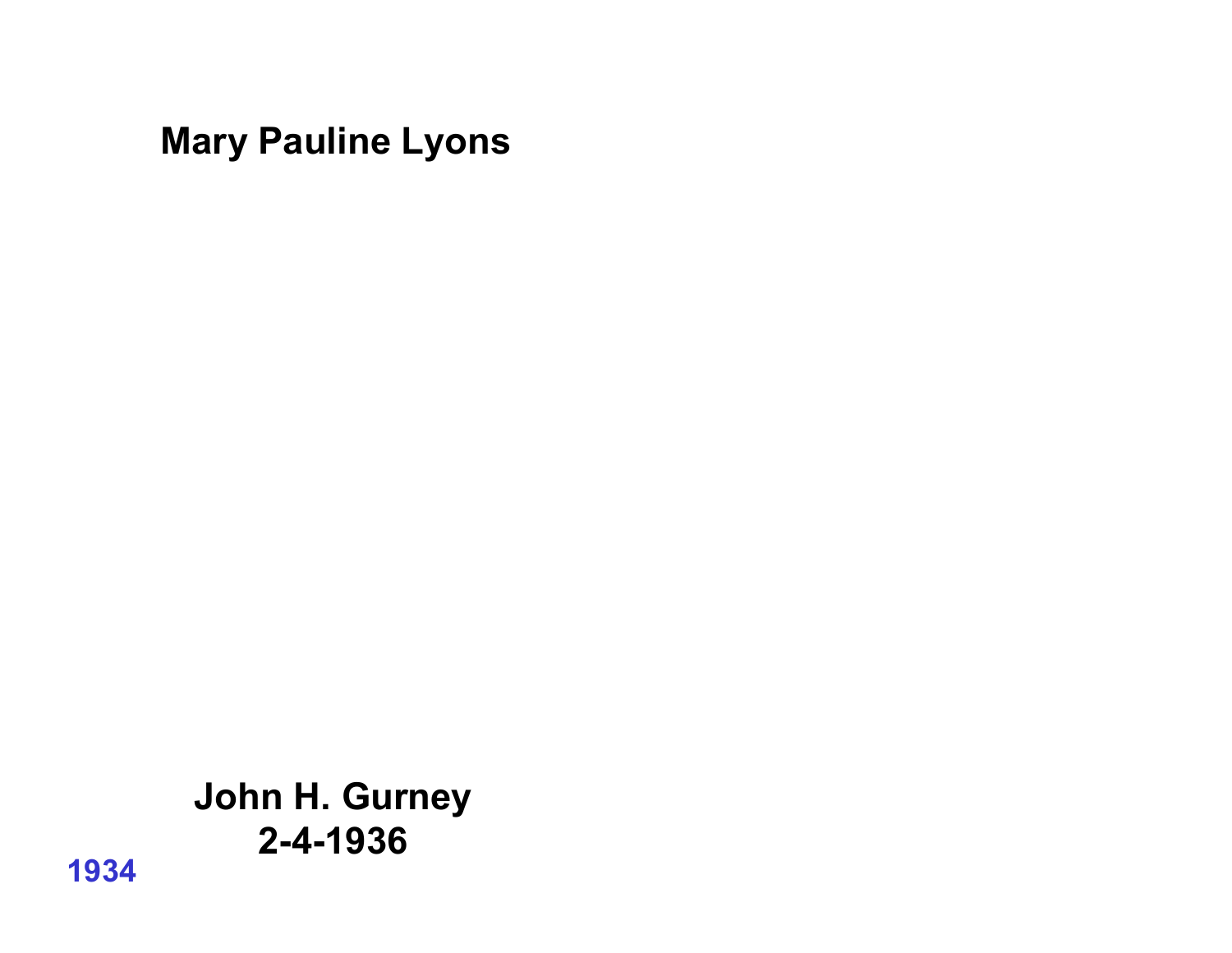Olive F. Marks

Wilber Bills Merton Warner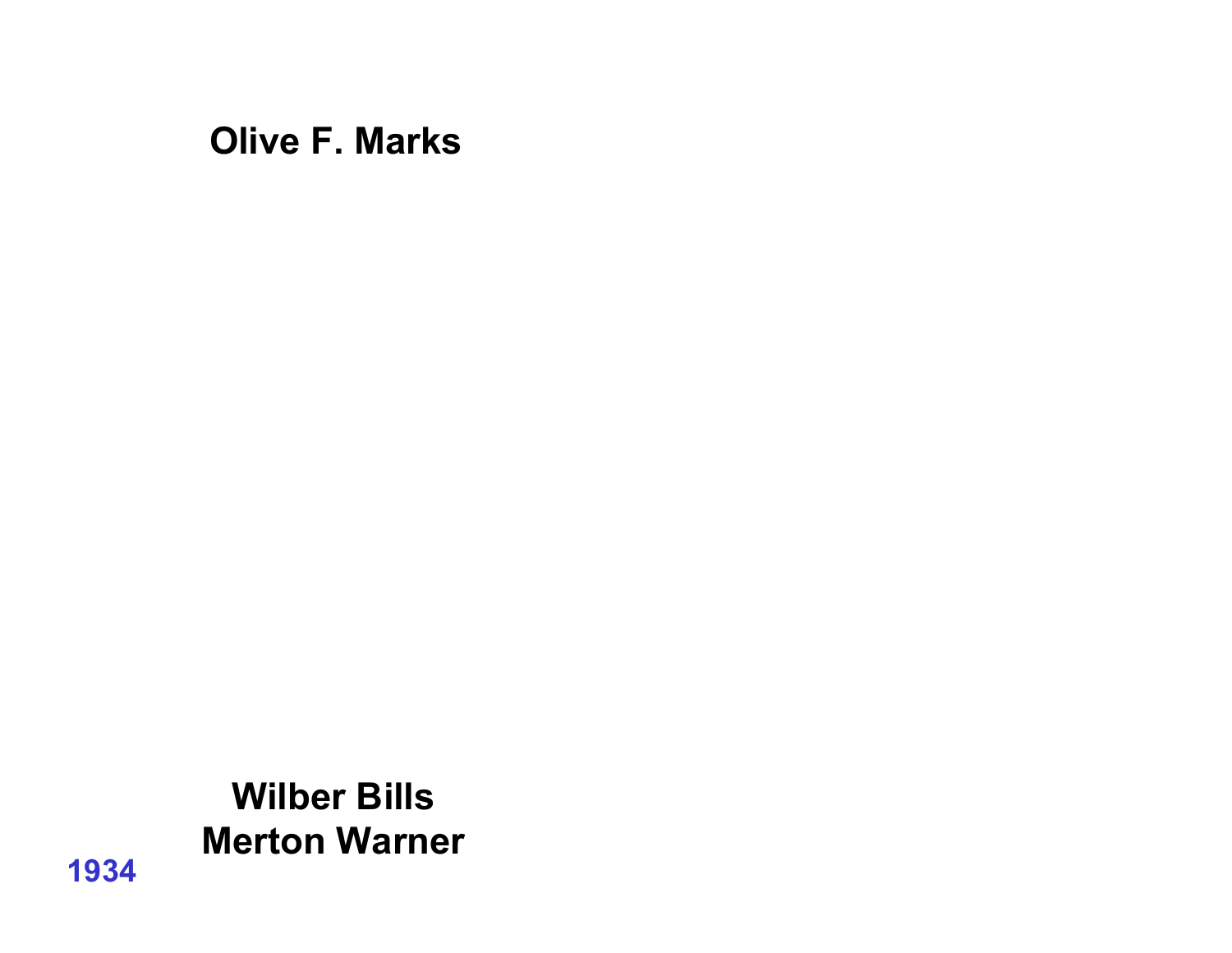# Gertrude M. Martin 3-14-1914 Deceased 11-13-1993

#### Clifford Melrose

#### Gertrude **Marie Melrose**

Age 79, of Corunna, died Saturday evening, Nov. 13, 1993, at the Shiawassee County Medical Care Facility, Corunna.

Funeral services will be held Tuesday, Nov. 16, at 2 p.m., from Smith Funcral Homes, Inc., Kribs Chapel, Corunna, with Pastor Terry Miller officiating. Burial will be in Pine Tree Cemetery.

Friends may call at the chapel today from 7-9 p.m. and Monday from 9-9. The family will be present Monday from 2-4 and 7-9 p.m.

Mrs. Melrose was born in Corunna on March 14, 1914, the daughter of Robert and Elizabeth (Hawn) Martin. She graduated from Corunna High School in 1932.

Mrs. Melrose was a retired nurse's aide.

She is survived by: Two daughters, Connie (Donald) Mitts of Owosso and Carol (Peter) Brandt of Owosso; her daughters' father, Clifford Melrose of Barnardsville, N.C.; a brother, James (Norma) Martin of Corunna; nine grandchildren; 17 great-grandchildren; and one greatgreat granddaughter.

She was predeceased by her parents, one sister and one brother.

Memorial contributions are suggested to the Oncology Department at The Memorial Healthcare Center, Owosso.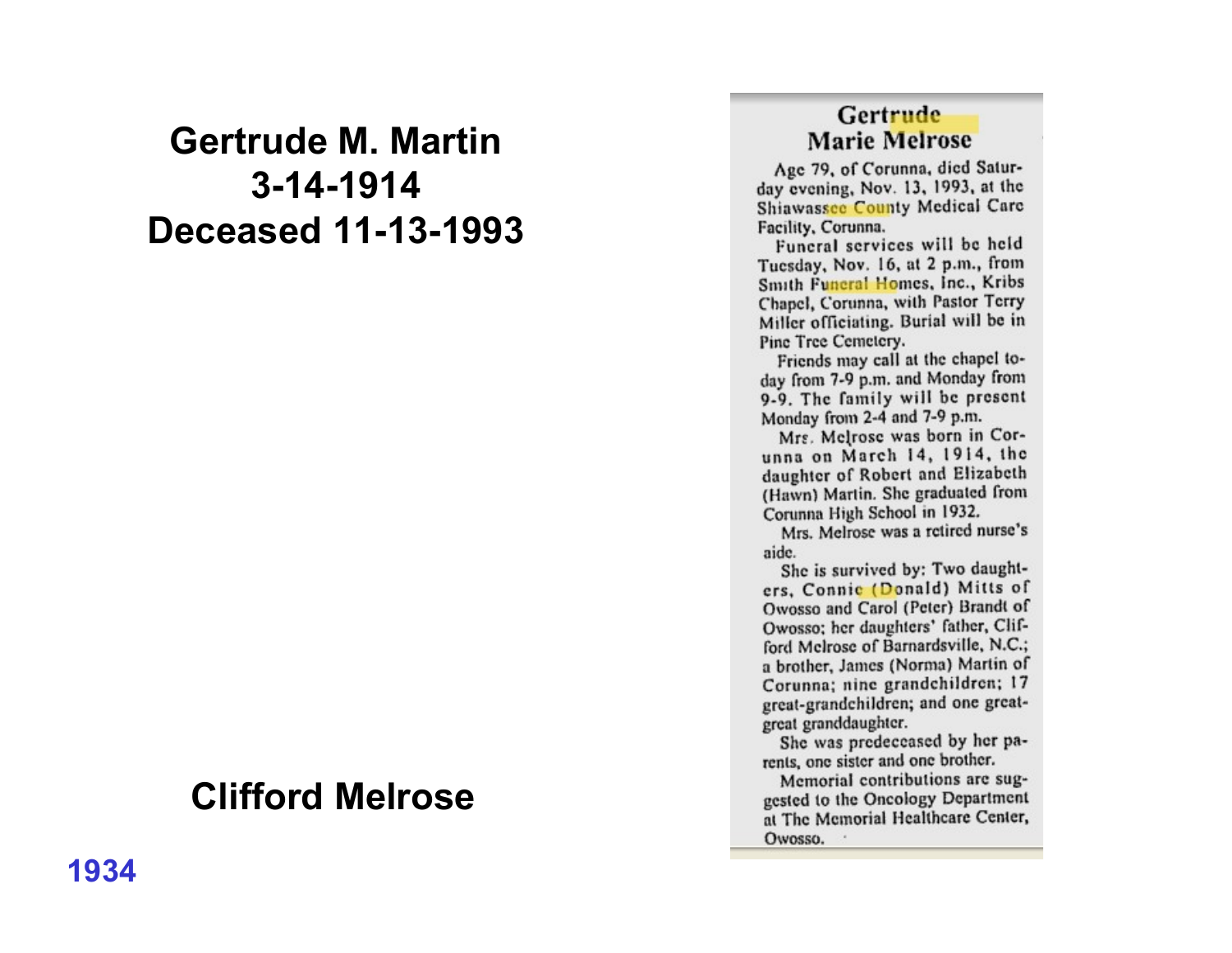#### Jean L. Martin

Harold Collison 4-23-1947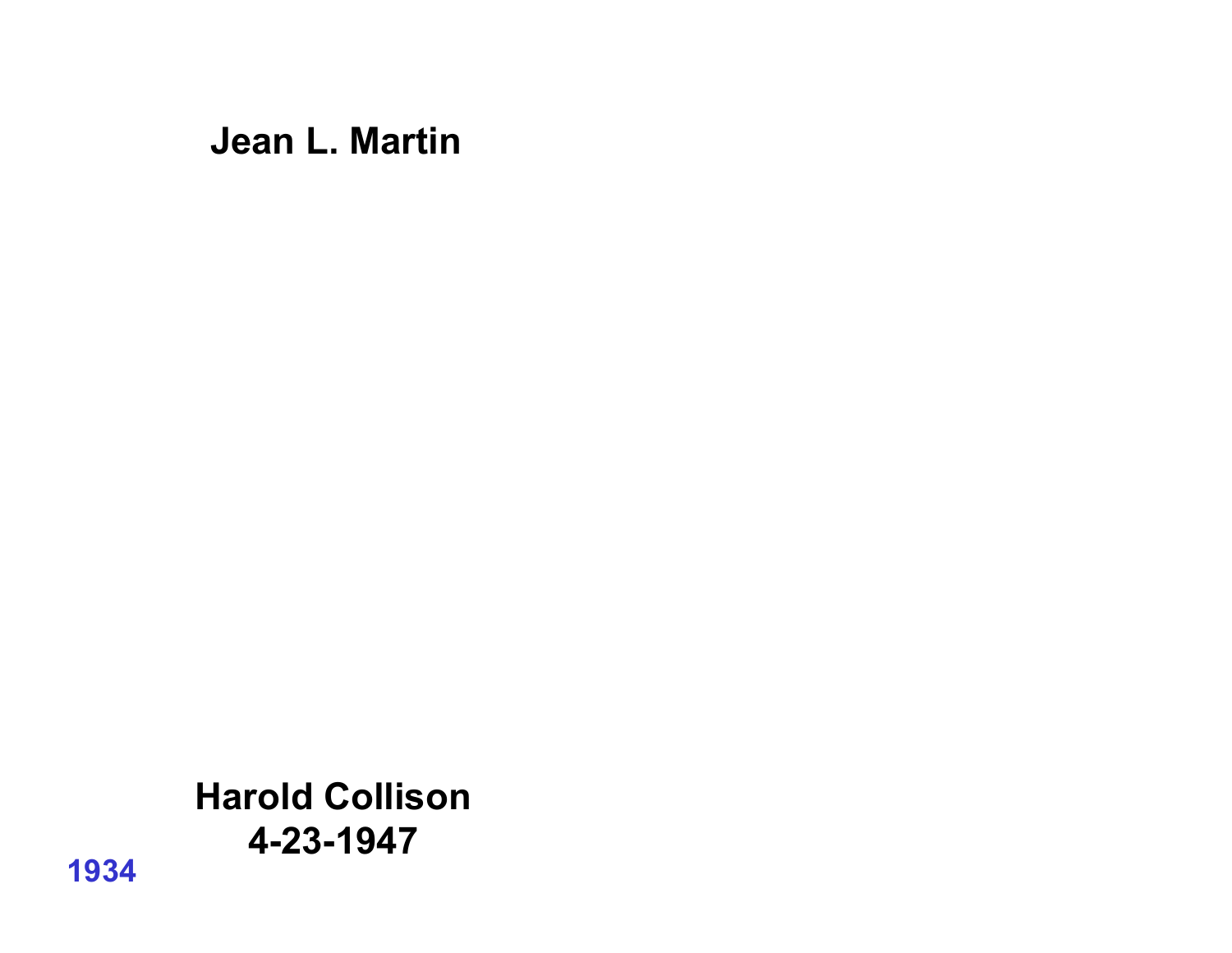Grace M. McBride Deceased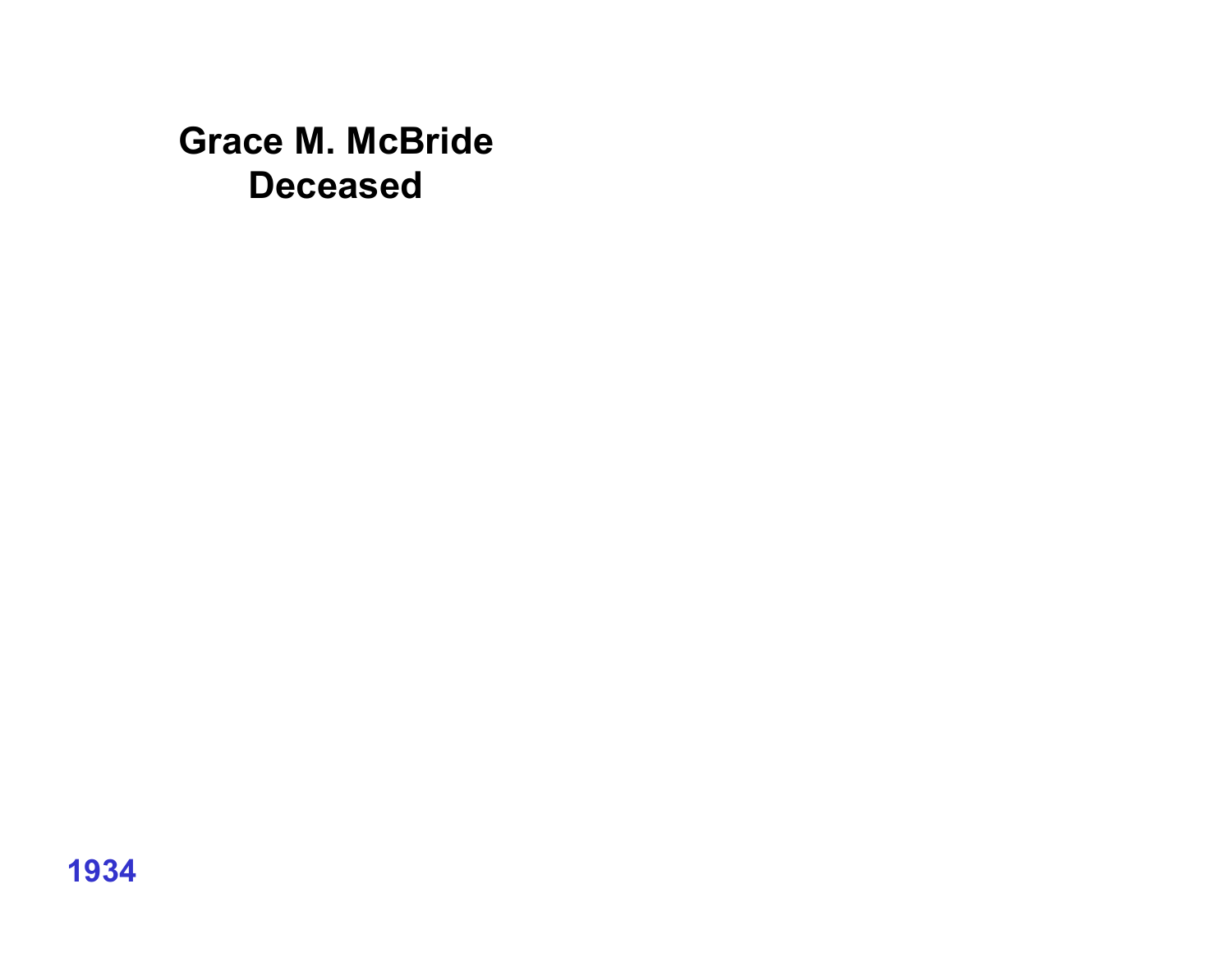Frederick R. Middleton Deceased 8-9-1991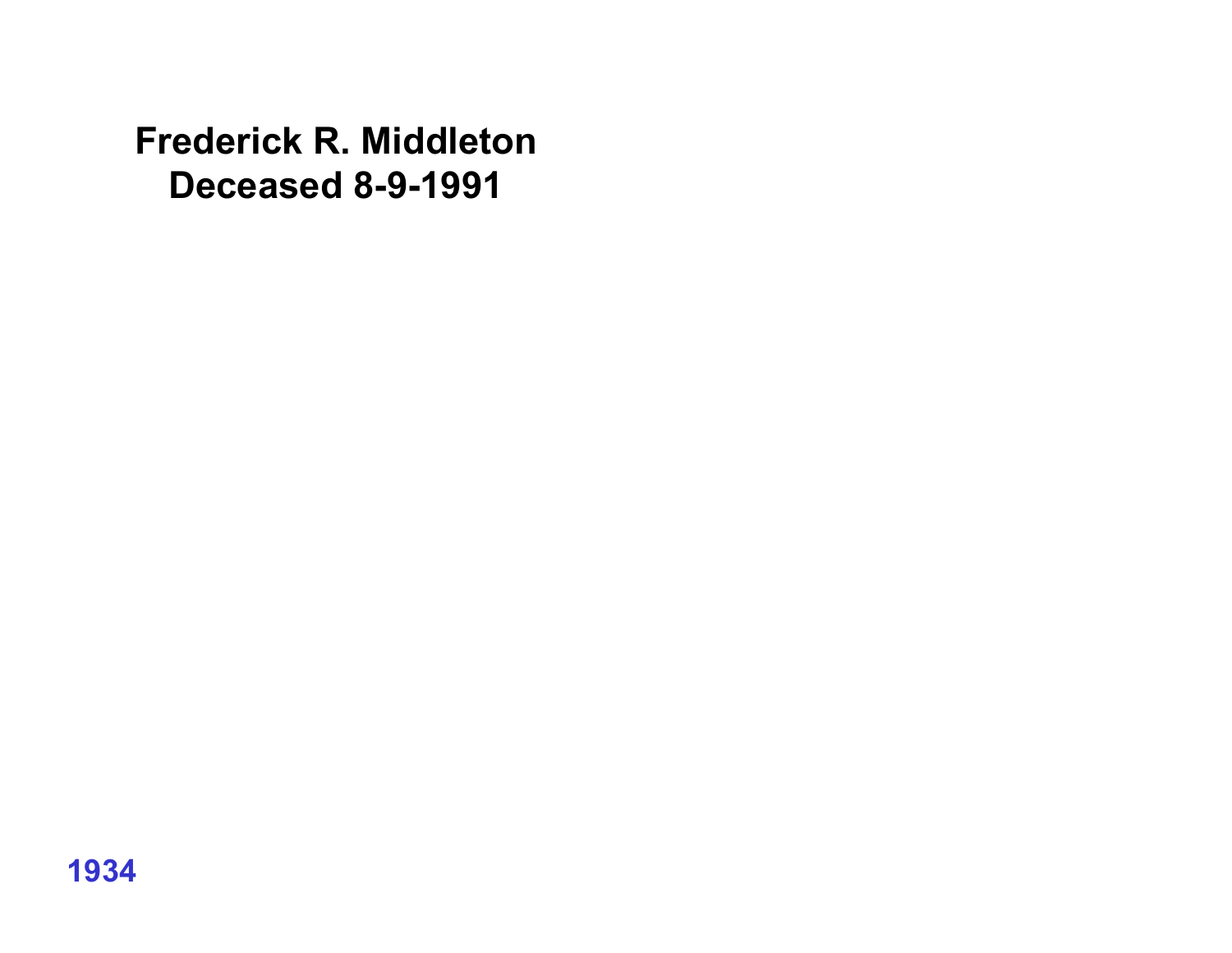# Dorothy E. Morden 7-25-1916 Deceased 1-11-2013



Alfred Pabst 5-5-1945

# Dorothy E. Pabst

Age 96, of Corunna, passed away Friday, Jan. 11, 2013, at Oliver Woods Retirement Village. A mass of Christian burial will be held at 10 a.m. Tuesday, Jan. 15, 2013, at St. Paul Catholic Church with Fr. Michael O'Brien officiating. Burial will follow at St. Mary's Cemetery. The family will receive friends at Nelson-House Funeral Home Monday from 2 to 4 p.m. and 6 to 8 p.m. with a rosary prayed at 7 p.m. Dorothy was born July 25, 1916, in Corunna, the daughter of Charles and Winnie (Kramer) Morden. She graduated from Corunna High School and was a member of St. Paul Catholic Church where she belonged to the St. Paul Altar Society and St. Catherine's Guild. Dorothy was also a member of the Memorial Healthcare Auxiliary. She enjoyed spending time with her family; especially her nieces and nephews.

Dorothy married Alfred J. Pabst May 5, 1945, at St. Paul Catholic Church. He predeceased her in 1977. She was employed with the U.S. Department of Agriculture as a chief clerk for 30 years. Dorothy is survived by her son Michael Pabst; many nieces, nephews and other loving family and friends. She was predeceased by her husband Alfred.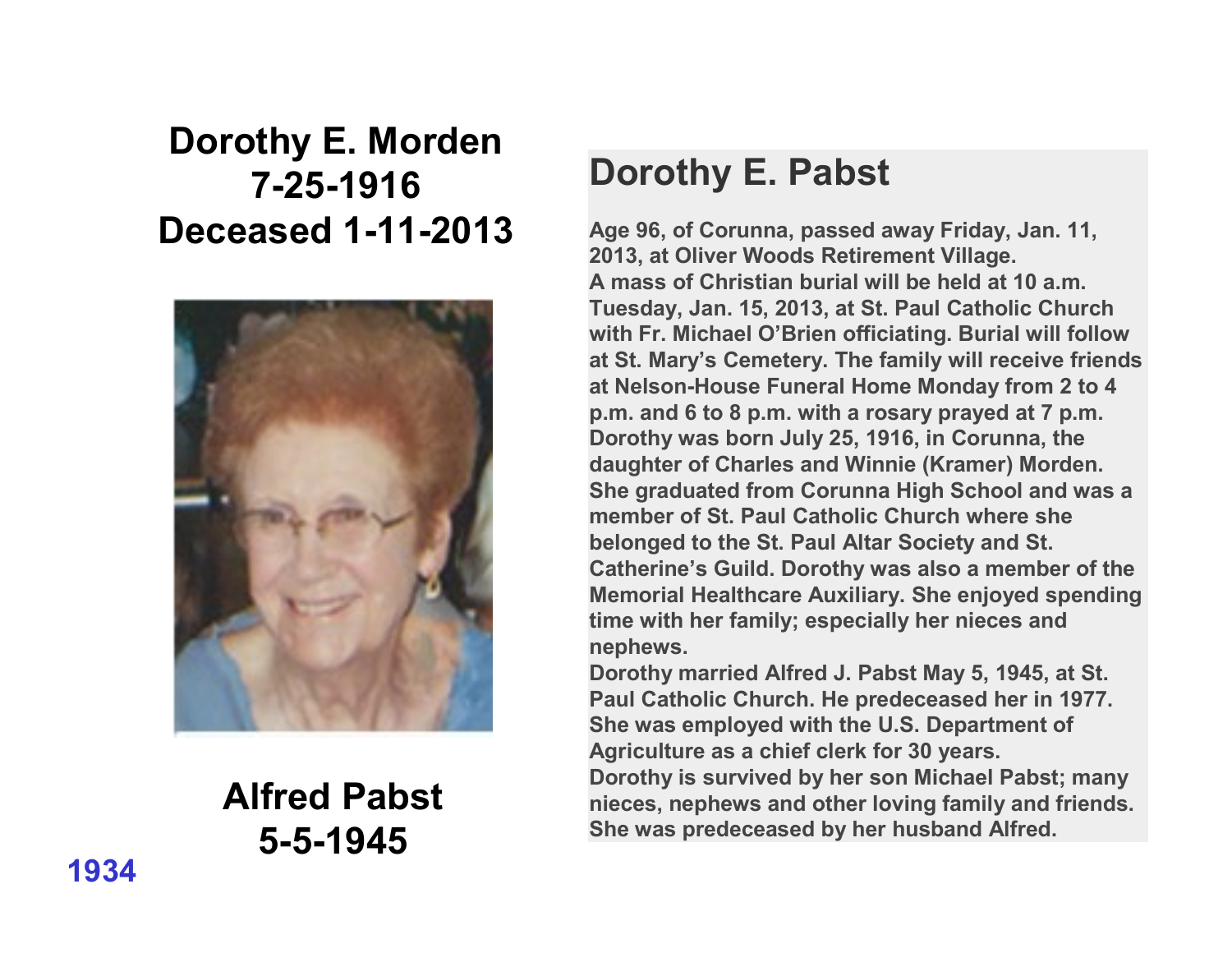# Arnold J. Morse 5-30-1916 Deceased 4-13-2006



# Anna Privasky 12-27-1941



#### Arnold Judson Morse Sr.

Age 89, of Owosso, passed away Thursday, April 13, 2006, at **Memorial Healthcare Center.** 

Mr. Morse and his wife owned and operated the Morse Motel in Mackinaw City for many years and was a master carpenter.

The funeral service will be held at 11 a.m. Tuesday, April 18, from Mowen Funeral Home - William A. Scarlett Memorial Chapel. 409 W. Main, Owosso, with the Rev. John Downing officiating. Cremation will follow the service with final rest at Pine Tree Cemetery. Corunna. Visitation will be Monday 2 to 4 and 6 to 8 p.m.

Mr. Morse was born in Corunna, May 30, 1916, the son of Glenn and Elenor (Pennelton) Morse. He and Anna Privasky were married in Chicago on Dec. 27. 1941. She preceded him in death on March 12, 1996. He was a graduate of Corunna High School and served in the Army Air Force during World War II, stationed in the Pacific Theater.

He was a member of VFW Post #9455 and the American Legion. His greatest pleasure was spending time with his family and friends.

He leaves to cherish his memory: daughter, Joyce S. (Stephen) Fisher of Owosso: son. Arnold J. (Patricia) Morse Jr. of Gaylord; four grandchildren, Robin Fisher of Chicago, Lisa Fisher Vallie of Owosso, Elizabeth (Allan) Wicks of New Mexico, Matthew (Susan) Morse of New Caan, Conn.; seven great-grandchildren, Alex, Blake and Cole Vallie of Owosso, D.J., Andrew, Grant and Tyler Morse of Connecticut; sister, Betty (Bill) Colvin of Florida; dear friends, Lloyd and Karen Horn, Carol Ford, and Jerry Kadera, all of Owosso.

He was predeceased by his parents; a sister, Virginia; and three brothers, Howard, Carson and Earl Morse.

Memorials are suggested to the Shiawassee County Humane Society.

Online condolences and guest book for the Morse family are available at www.mowenfuneralhomeinc.com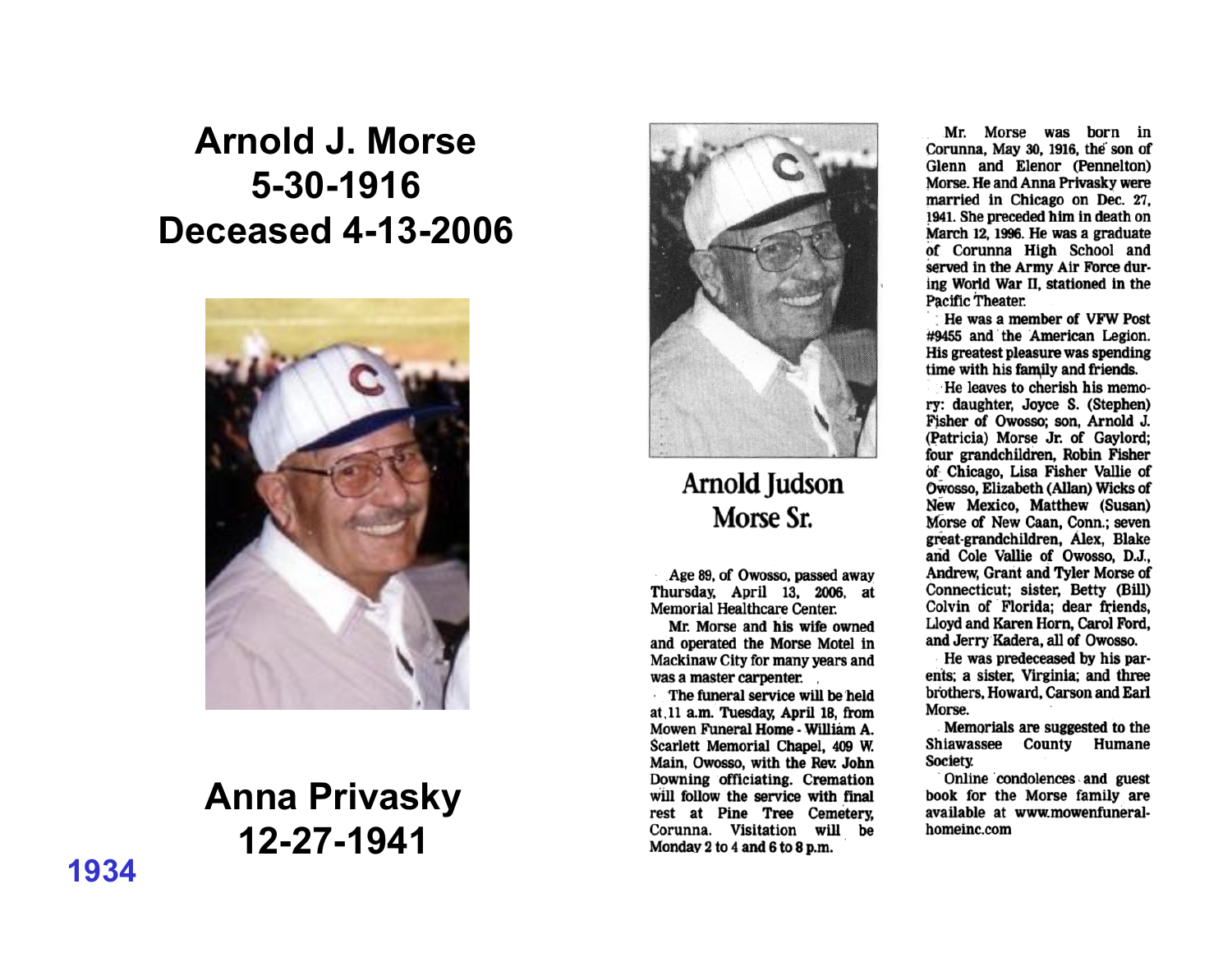Lester F. Muzzy 3-25-1915 Deceased 1-1965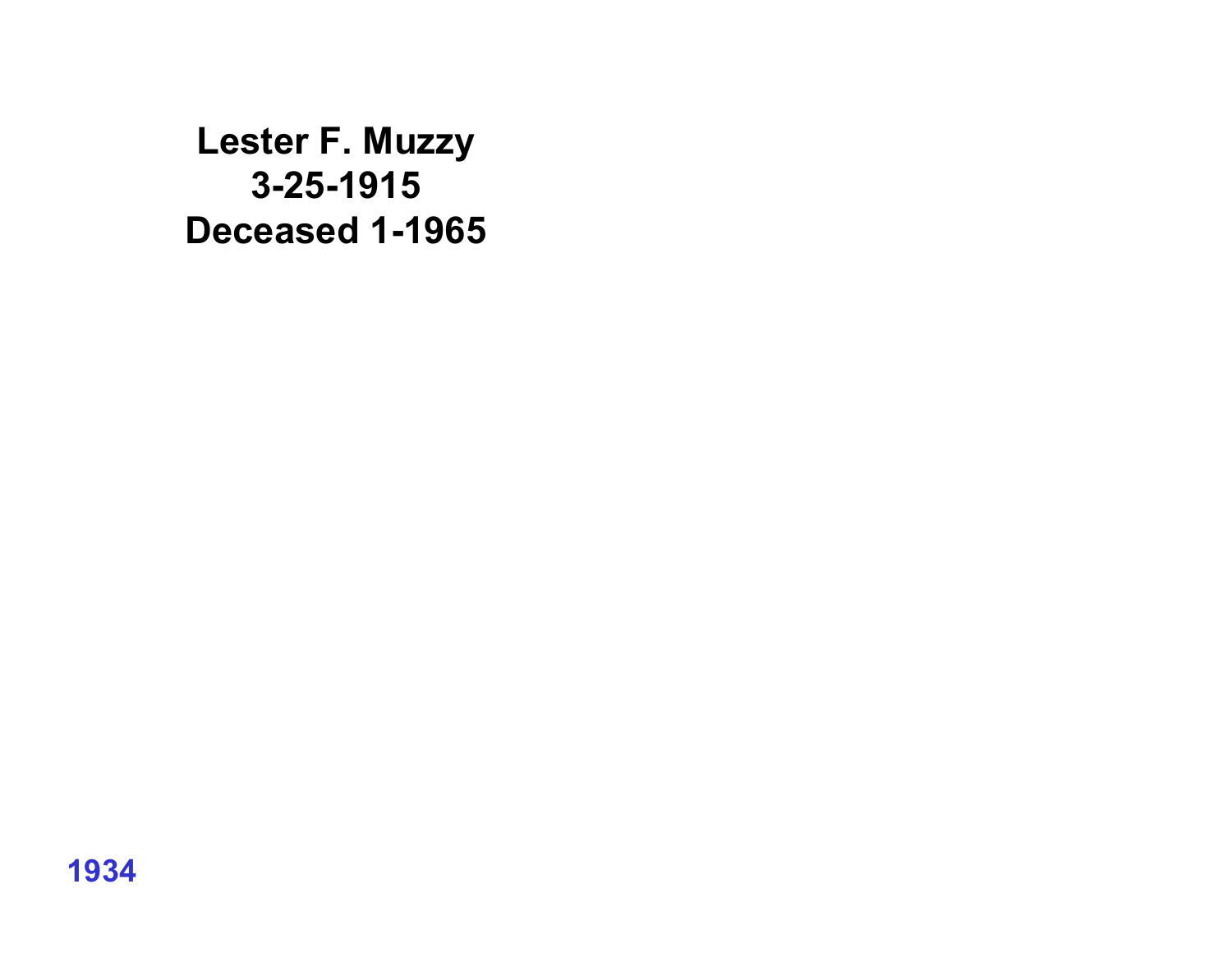# R. L. Norcross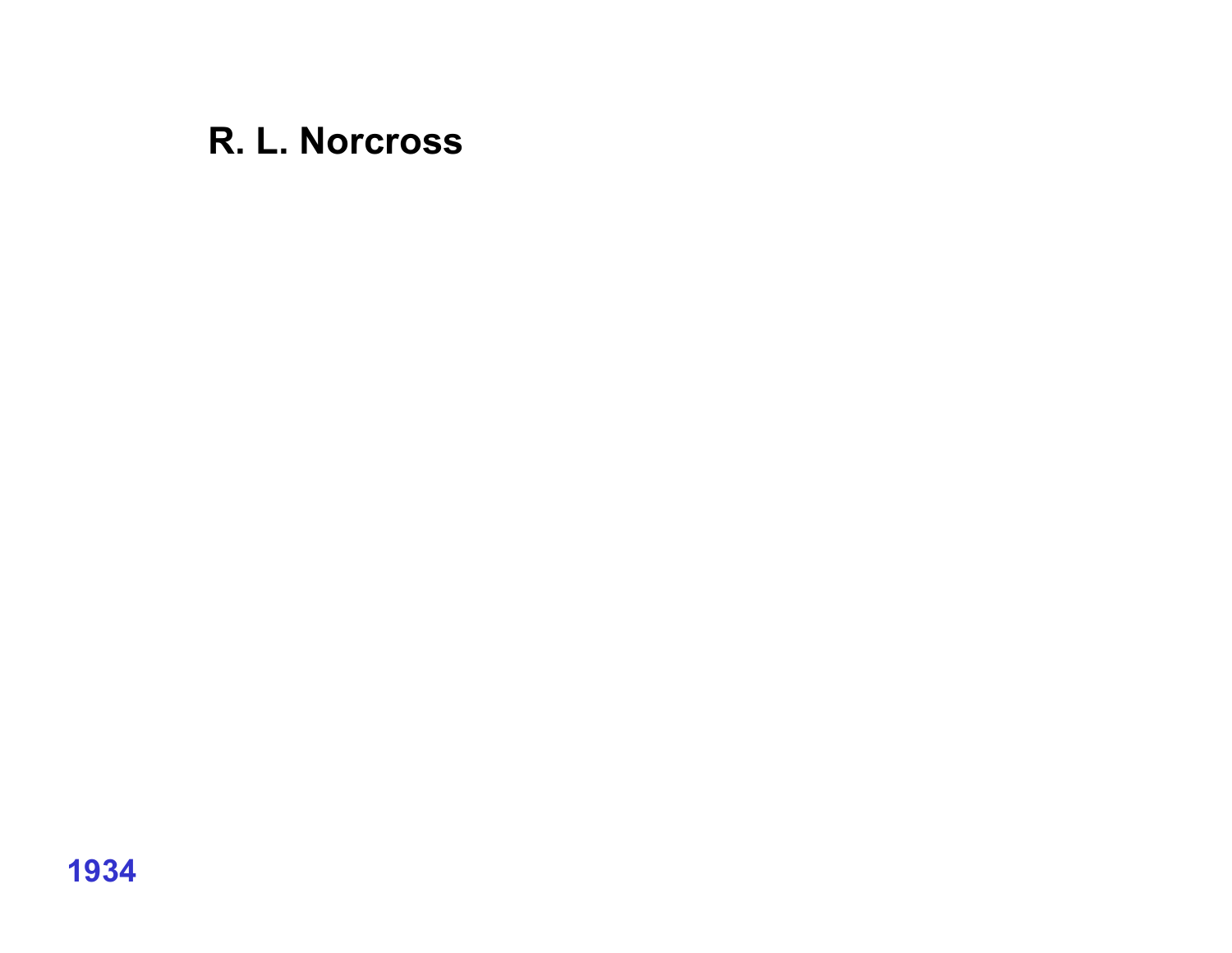John D. Ritter Deceased 1953

#### Jane Maurer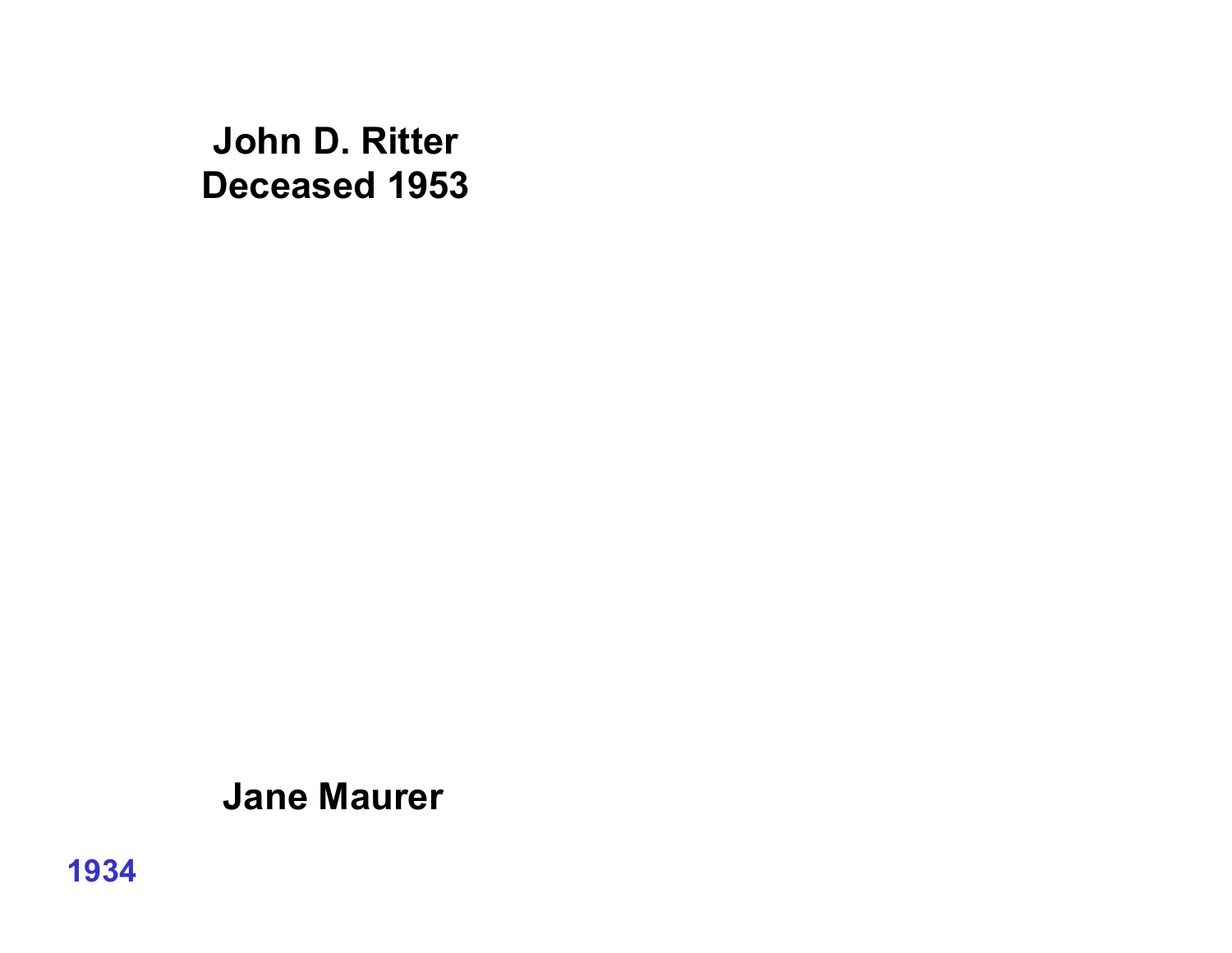# Luther Earl Runyan Deceased

# Celia ...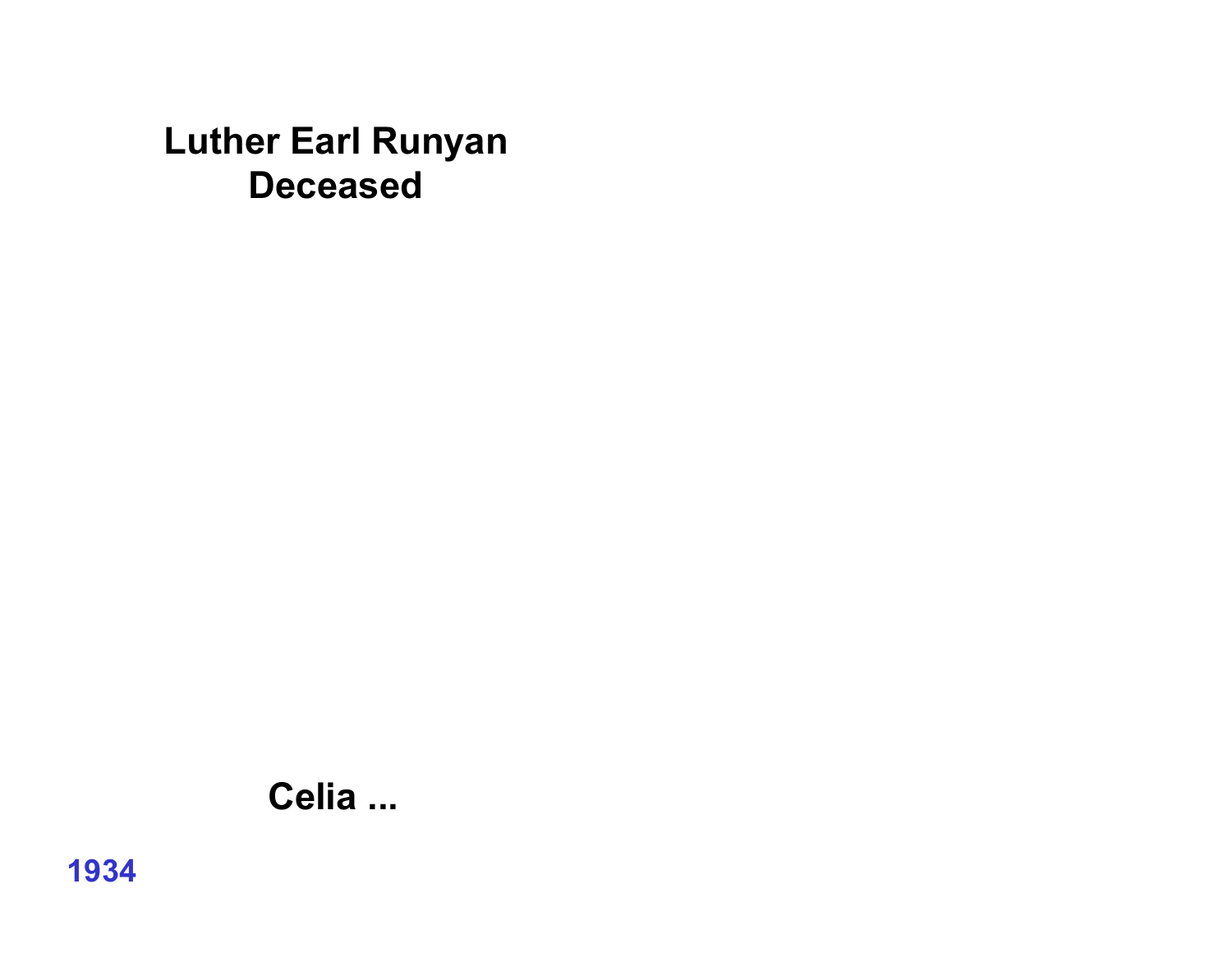#### Bessie E. Self

Robert Dutcher 12-25-1937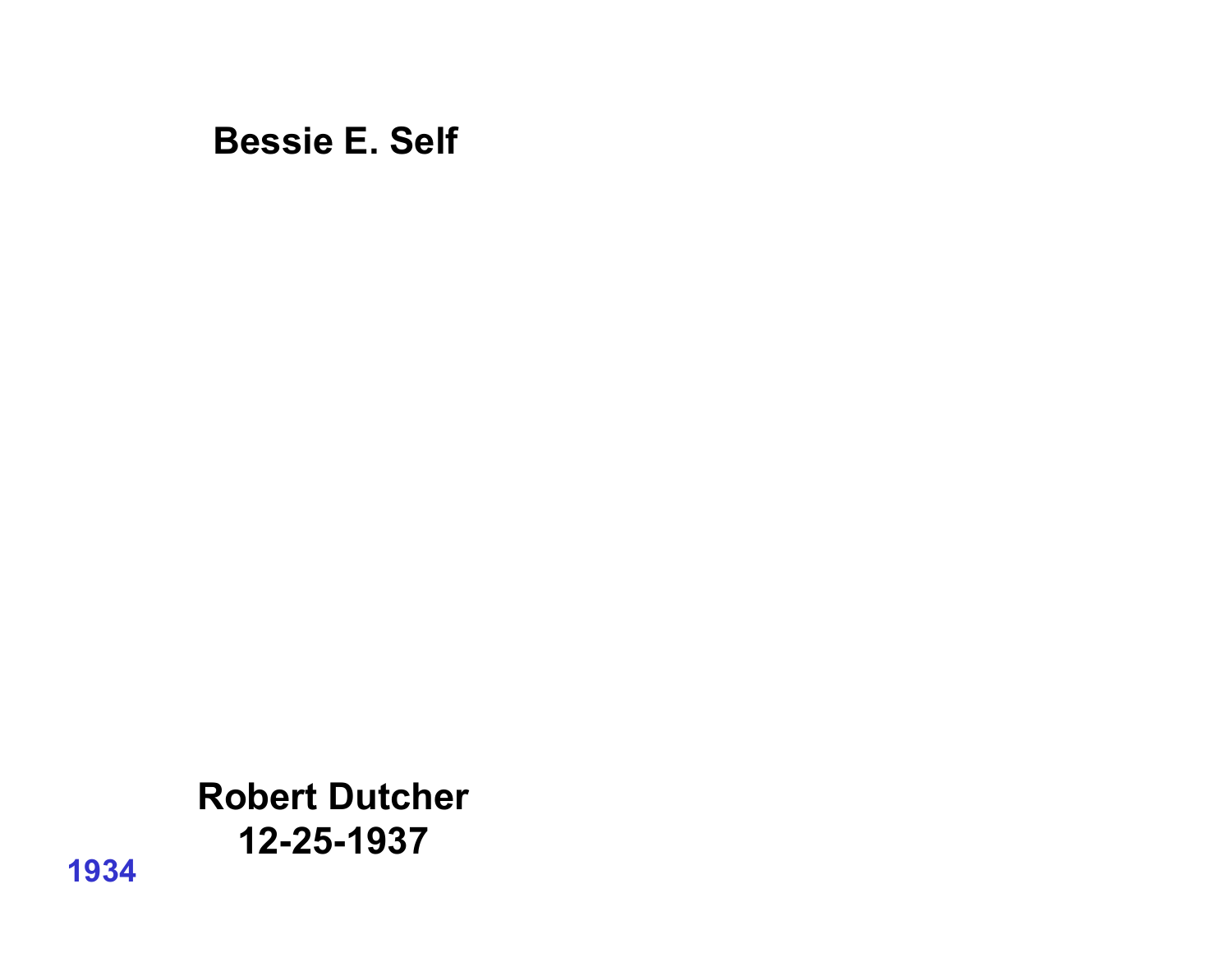Ila Lucile Serr 12-17-1915 Deceased

#### Fred Hosler

1934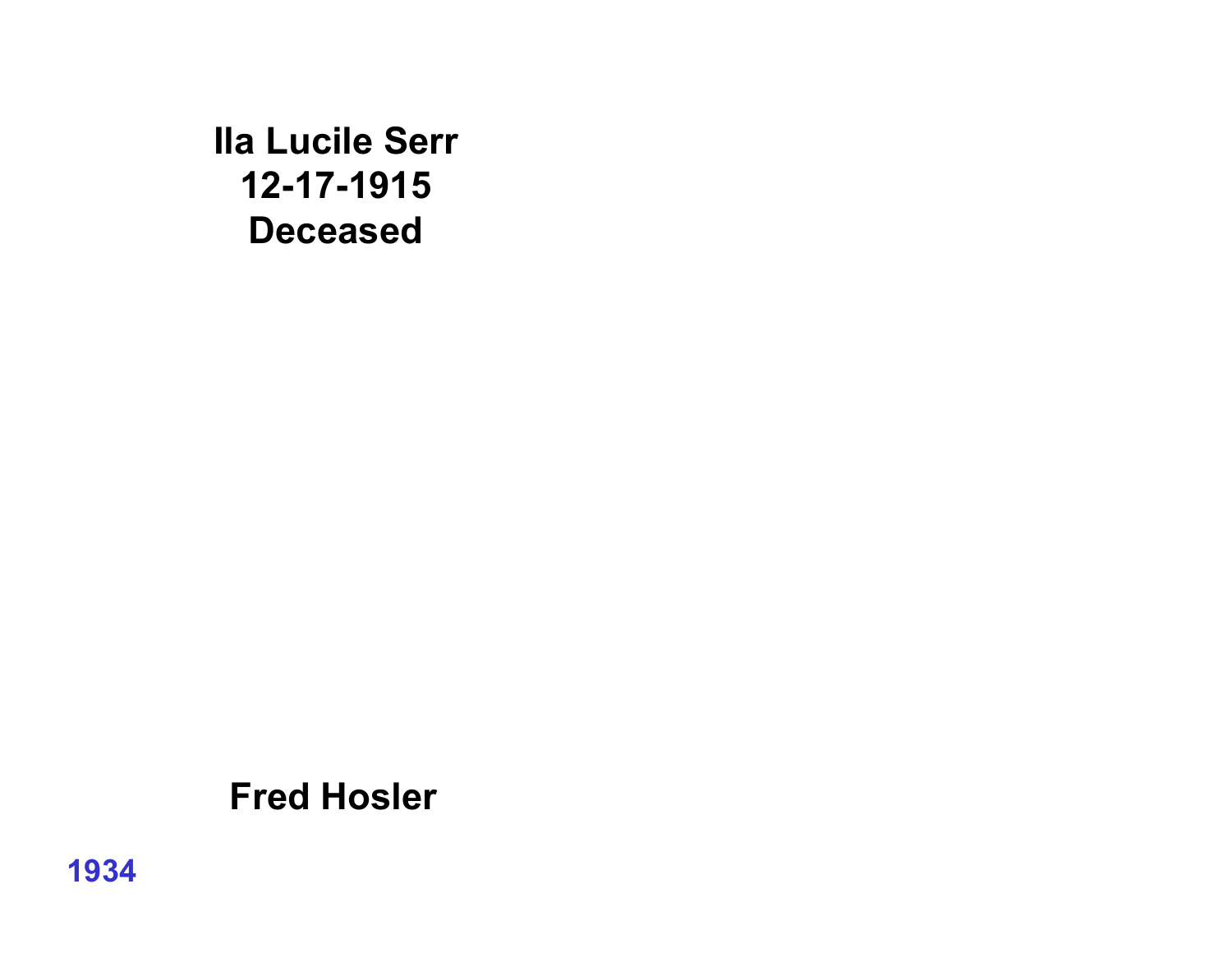Bina H. Smith Deceased

# ... Snider

1934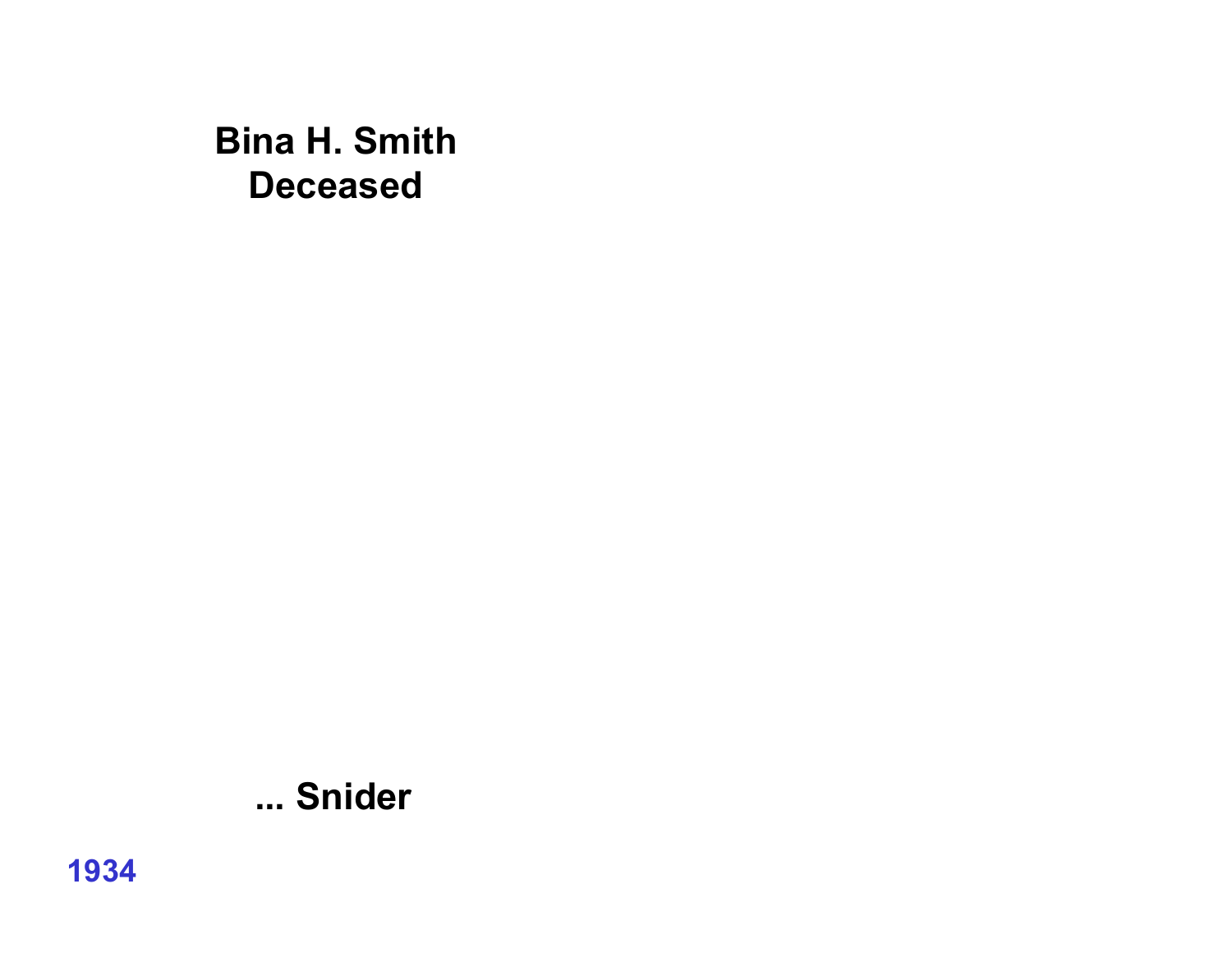George Smith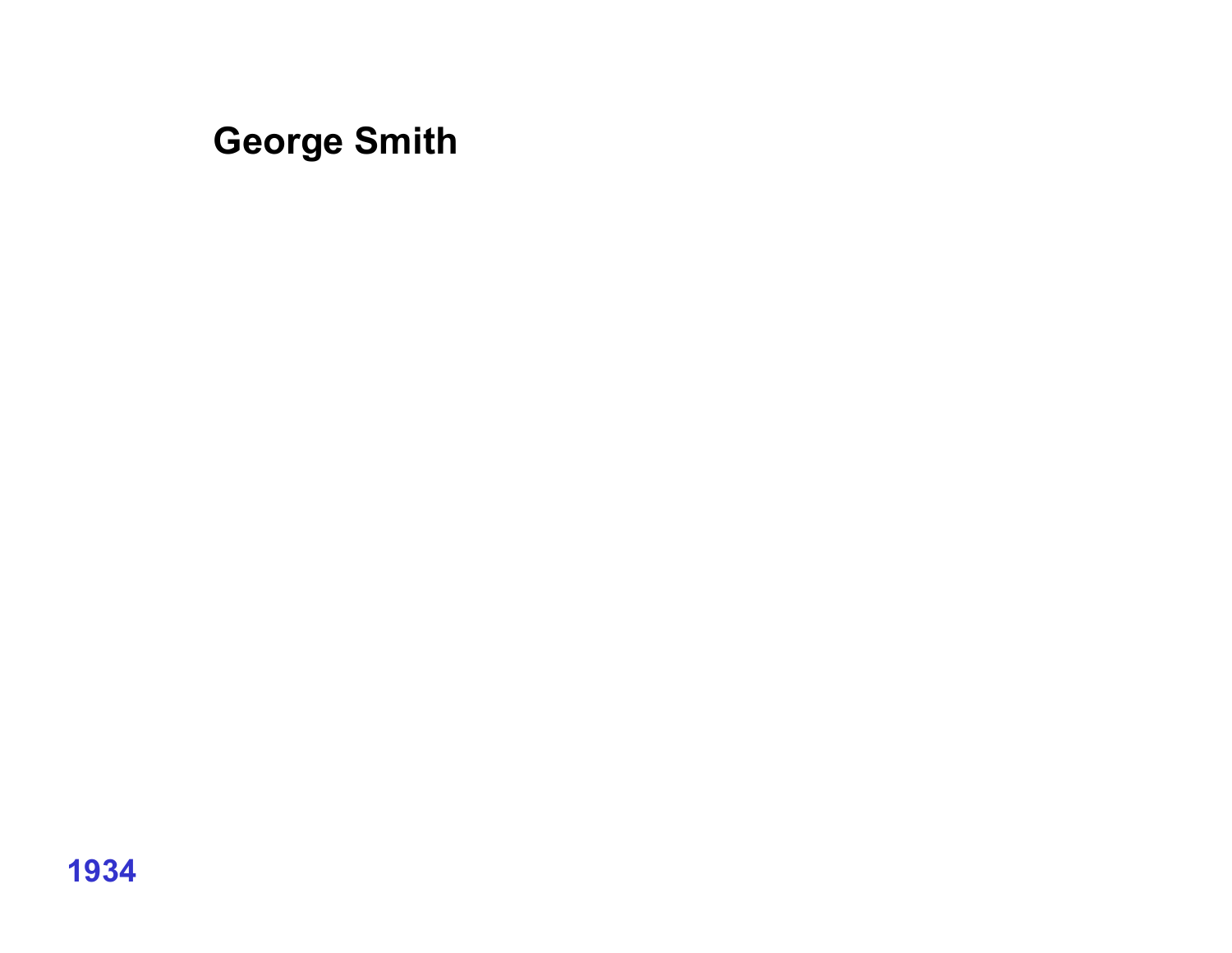# Ruth Smith Deceased 12-1964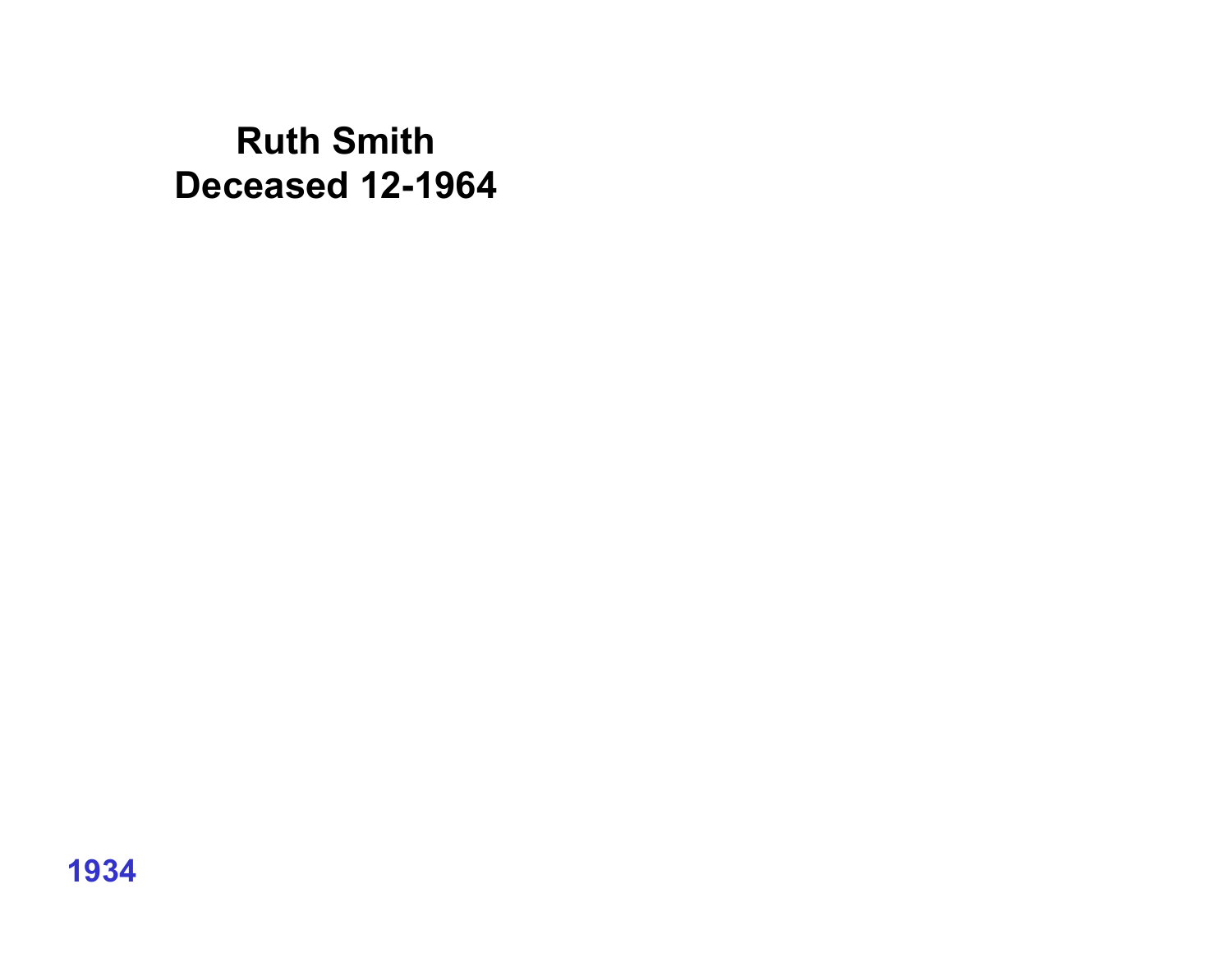Wilber Stephenson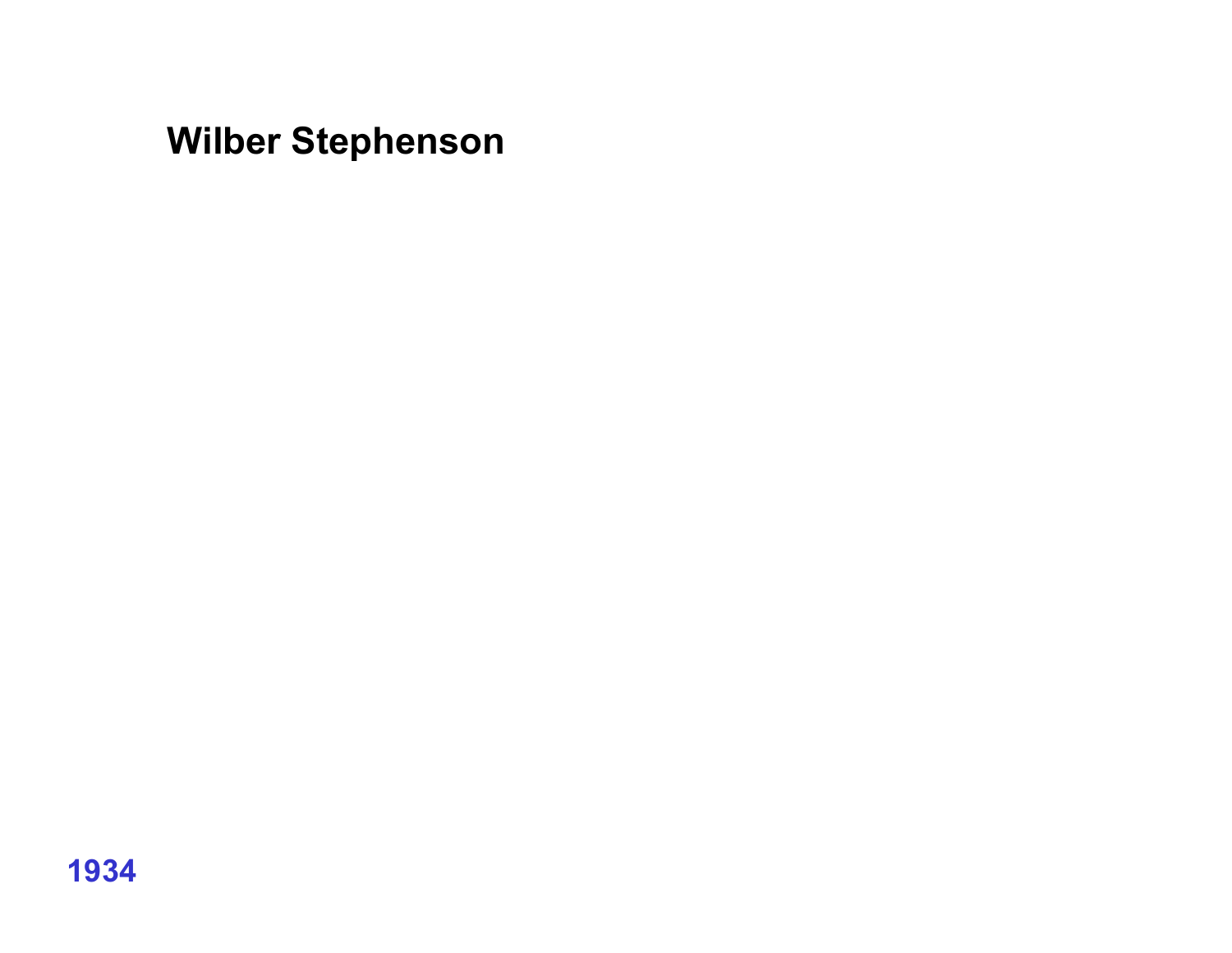Dale A. Zimmerman 1915 Deceased 4-26-1973